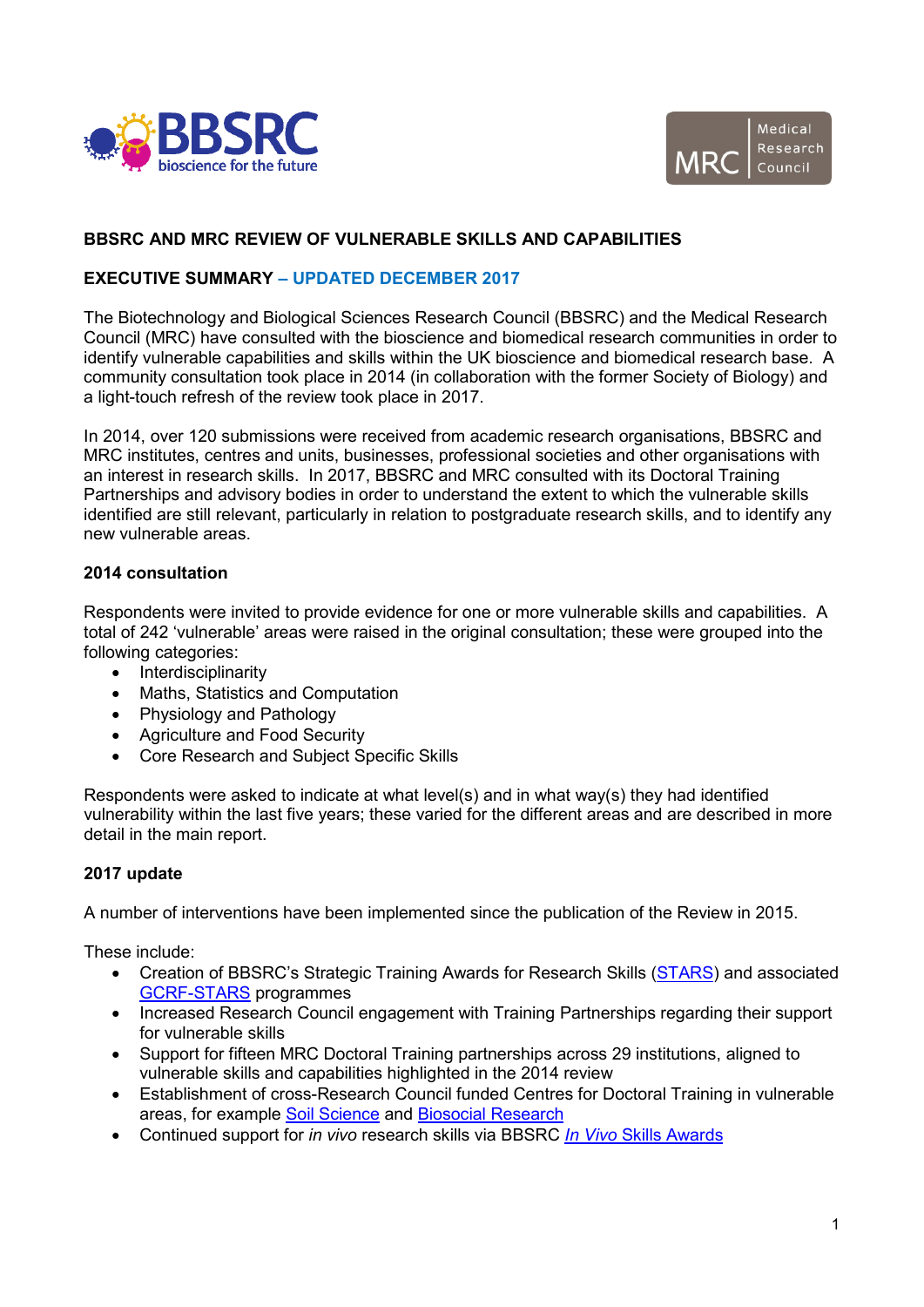- Provision of flexible financial support for high cost training, such as *in vivo* research skills and to support the transition of MRC studentships to first post-doc positions, via enhancements to MRC's Doctoral Training Partnerships
- Additional support for vulnerable areas, including [skills schools,](http://www.bbsrc.ac.uk/funding/filter/npif-industrial-challenges-skills-schools/) PhD studentships and fellowships via the National Productivity Investment Fund (NPIF)

The 2017 consultation with BBSRC and MRC's Doctoral Training Partnerships and advisory bodies has revealed that the vulnerable research skills and capabilities published in 2015 remain areas of unmet need. A number of new / future vulnerabilities have been added, as provided in the paragraphs below.

### **Headline messages**

The headline messages for each of the broad categories are as follows, including new areas identified in 2017:

### **Interdisciplinarity (more detail in Annex 1)**

- Many responses were received, reflecting a changing need for cross-disciplinary working in the biosciences and medical sciences, particularly across the chemical / physical sciences interface
- Interdisciplinarity is relevant to many areas of bioscience, but is particularly pertinent to the industrial biotechnology sector
- Vulnerabilities were noted at the postgraduate and postdoctoral levels (as a result of inadequate exposure at earlier stages), but also within researchers at the early stage of independence
- There is a need for both 'depth' of knowledge (e.g. pure biochemistry) and 'breadth' of knowledge (e.g. through working in multidisciplinary teams)
- There is considerable scope for working in partnership with other funders, industry and professional bodies
- The 2017 update highlighted the following areas where there is a particular need for doctoral level training:
	- o Cell and gene therapy bioprocessing
	- o Enzyme biochemistry and fundamental biochemistry
	- $\circ$  Metabolic biochemistry (also relevant to maths, statistics and computation)
	- o Research software engineering (also relevant to maths, statistics and computation)
	- o Artificial intelligence (also relevant to maths, statistics and computation)
	- o Bioscience-physics interdisciplinarity (e.g. reaction kinetics and thermodynamics)
	- o Advanced cell therapies (cell, gene and tissue engineering)
	- o Skills required to address global challenges
	- o Lichenology (of relevance to industrial biotechnology)
	- o Social science, health economics / econometrics

#### **Maths, Statistics & Computation (more detail in Annex 2)**

- Data analytics, especially bioinformatics, appear to be particularly vulnerable
- Informatics skills are applicable to many areas of both the biosciences and the medical sciences
- Maths, statistics and computational biology skills are lacking particularly at the postgraduate and postdoctoral levels, with many respondents reporting difficulties in recruiting adequately skilled researchers at these levels; shortages are not just restricted to the UK
- The 2017 update revealed that these areas continue to be vulnerable. New / specific areas of particular relevance to doctoral level training include: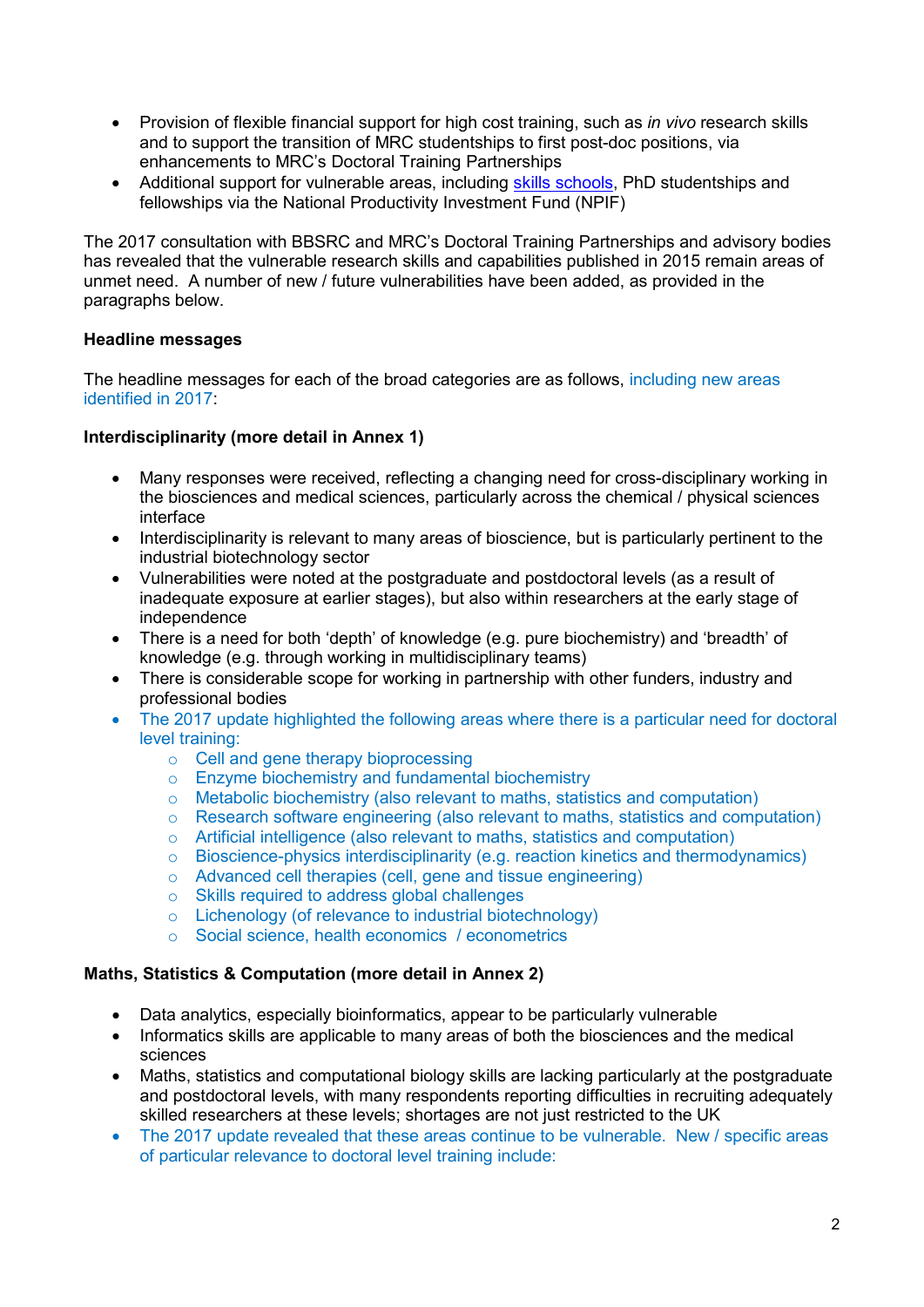- o Sophisticated analysis and interpretation of the complex data generated by genomics, proteomics, lipidomics and metabolomics
- o Machine learning, Artificial Intelligence (AI), big data visualisation, programming and use of high performance computing
- o Technology development for health data research and data analytics

### **Physiology, pathology and pharmacology (more detail in Annex 3)**

- There were concerns about the future supply of individuals with skills to work with whole animals and with an holistic understanding of the physiology of laboratory and farmed animals
- *In vivo* work has unusually high costs required for infrastructure, welfare regulations, safety and maintenance; such costs inhibit the development of these skills at undergraduate levels
- There are strong academic and industrial needs for all areas
- Veterinary pathology is a 'niche' research skill that lacks an adequate career structure for these highly skilled individuals
- MRC and BBSRC have collaboratively provided considerable support for the development of these individuals and now that funding commitments are coming to an end there is concern that supply will 'dry out': there is a strong desire for sustainable, long-term support
- There is a general lack of expertise, capacity and career structure in the UK and worldwide in many aspects of microbiology, including physiology and taxonomy, from basic through to applied research and training
- There are links with other technologies including data analytics, genomics, host-pathogen interactions (including plant pathology), biology-chemical interface
- New areas of particular relevance to doctoral level training include:
	- $\circ$  Classical neurophysiological methods, including techniques applicable to whole animals, cells and invertebrates
	- o Systems biology, particularly the development of integrated optical, electrophysiological, computational, molecular and behavioural approaches to study complex systems *in vivo*
	- o Clinical pharmacology; drug metabolism, pharmacokinetics and pharmacogenomics
	- o Translational medicine; particularly toxicology, pharmacology, ethics and regulatory approval, drug discovery, clinical trial design

#### **Agriculture and food security (more detail in Annex 4)**

- There is a long term decline and shortages in plant- and field-based studies
- The skilled population in this area is ageing and there is a lack of succession planning
- Shortages are worldwide, not just in the UK
- There is a need for continued building of links between academia and industry
- This area includes several 'niche' research skills where there is high strategic importance but only a small number of individuals are needed; these include forestry, plant breeding and entomology
- New areas of particular relevance to doctoral level training include:
	- o Agronomy
	- o Horticulture
	- $\circ$  Specialist knowledge applicable to the understanding of the food system, with an ability to communicate with industry

### **Core research and subject specific skills (more detail in Annex 5)**

• There is some on-going concern about levels of core research skills, including those relating to interdisciplinarity (described in more detail in Annex 1) and numeracy (which underpin but are separate from maths, statistics and computational biology skills described in Annex 2)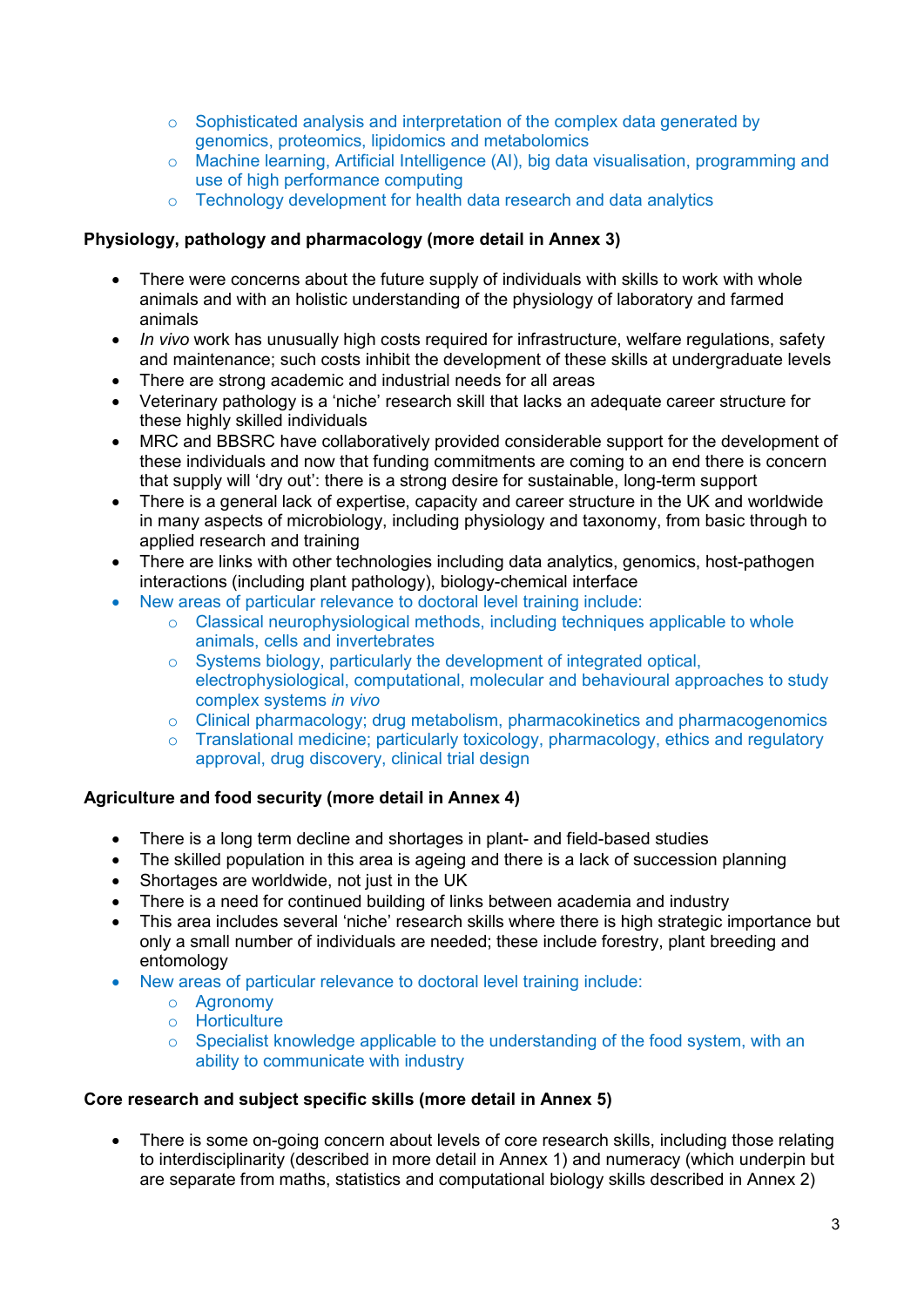- The inadequacy of numeracy skills in researchers results from a lack of sufficient input at the school and undergraduate levels. This view was reinforced during the 2017 update. Mathematical and computational skills remain a prominent and growing skills gap.
- Taxonomy skills continue to be a concern, with a lack of future supply of individuals; intervention is needed at the school and undergraduate levels
- Several respondents described the need for better training and career structure for (academic) early career researchers. Such support would be at the expense of funding for postgraduates.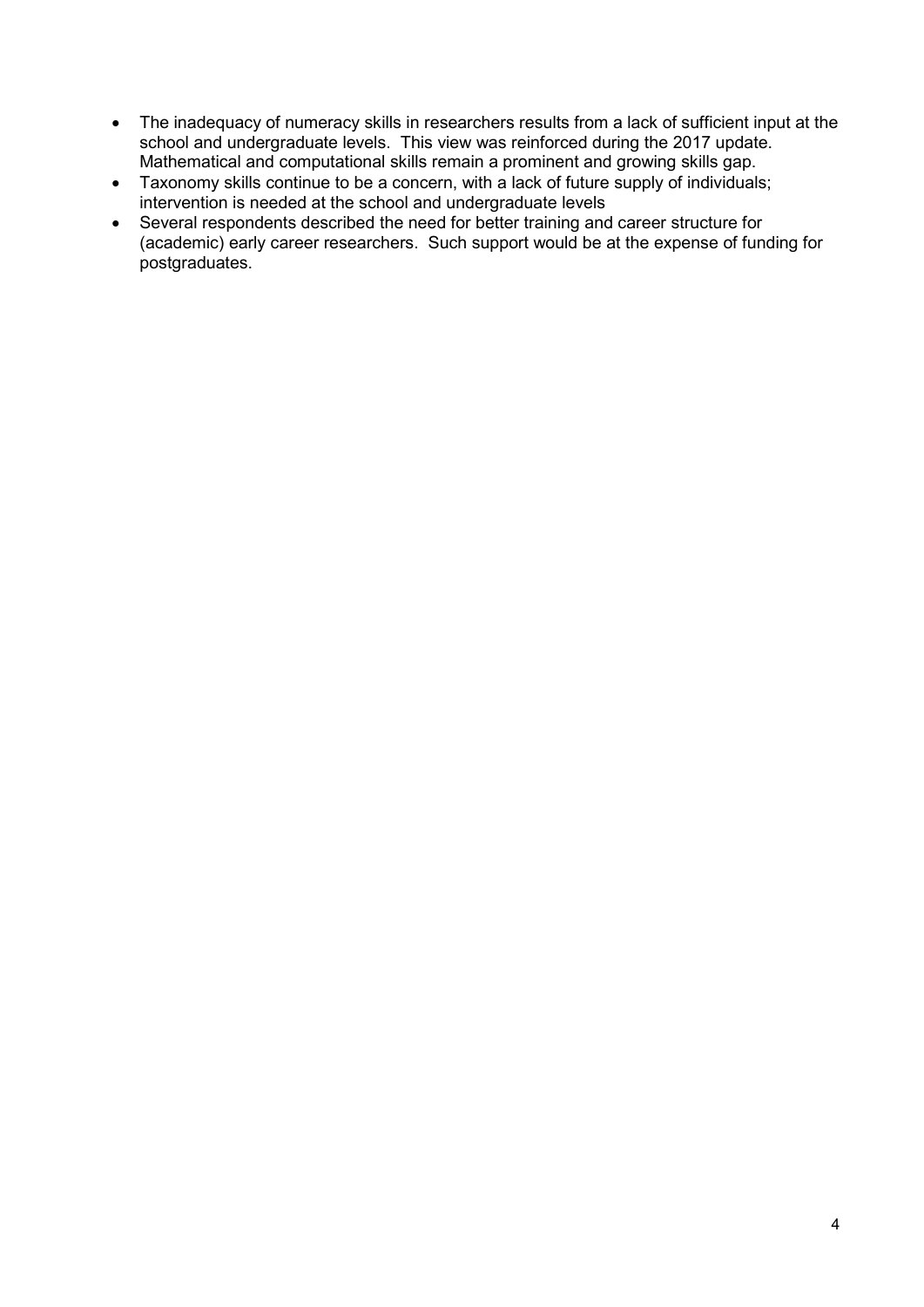# **BBSRC AND MRC REVIEW OF VULNERABLE SKILLS AND CAPABILITIES**

### **Introduction**

The Biotechnology and Biological Sciences Research Council (BBSRC) and the Medical Research Council (MRC), in collaboration with the Society of Biology, held a consultation in summer 2014 regarding emerging or existing strategic research skills and capabilities that are vulnerable or potentially vulnerable. The survey built on previous reviews of skills gaps in 2009 (BBSRC) and 2011 (MRC), which helped inform the development of the funders' studentship and training portfolios.

The survey aimed at identifying vulnerable capabilities and skills within the UK bioscience and biomedical research base<sup>[1](#page-4-0)</sup>. Vulnerability may be due to a number of reasons, including:

- A small or decreasing number of individuals with expertise in a particular area, with or without adequate succession planning
- Limited training opportunities for individuals
- The lack of career paths to preserve skills
- New and emerging areas of research
- Local changes in support for areas without due consideration of the wider impact

#### **Response to survey**

Responses to the online survey were welcomed from universities, groups, organisations or other representative bodies from across the bioscience and medical science sectors. Responses from individuals were discouraged. Over 120 submissions were received as shown in **Table 1**:

| <b>Type of organisation</b>                                | <b>Number of</b><br>organisations | <b>Proportion of</b><br>responses |
|------------------------------------------------------------|-----------------------------------|-----------------------------------|
| Academic <sup>2</sup> (including intramural <sup>3</sup> ) | -97                               | 83%                               |
| Industry                                                   | 5                                 | 3%                                |
| Other                                                      | 4                                 | 2%                                |
| Society <sup>4</sup>                                       | 17                                | 12%                               |
| <b>Grand Total</b>                                         | 123                               |                                   |

*Table 1: Respondents to skills consultation*

#### **Vulnerable skills and capabilities**

Respondents were invited to provide evidence for one or more vulnerable skills and capabilities.

A total of **242** 'vulnerable' areas were raised in responses received and have been grouped into the categories shown in **Table 2**:

| <b>Area</b>         | <b>More detail</b> | <b>Responses</b> | % of<br>total | <b>BBSRC</b><br>relevant | <b>MRC</b><br>∣ relevant |
|---------------------|--------------------|------------------|---------------|--------------------------|--------------------------|
| Interdisciplinarity | Annex 1, p. 7      | 67               | 28%           | 81%                      | 90%                      |

<sup>1</sup> The consultation question set is provided in **Annex 6**, page 35 -

<span id="page-4-1"></span><span id="page-4-0"></span><sup>&</sup>lt;sup>2</sup> 'Academic' includes responses on behalf of: whole Universities, University Groups or Departments, Research Council and non-Research Council academic Institutes as well as academic-led networks which might include non-academic partners, such as BBSRC Networks in Industrial Biotechnology and Bioenergy (NIBBs).

<span id="page-4-2"></span><sup>3</sup> Intramural includes BBSRC and MRC Institutes, Centres and Units

<span id="page-4-3"></span><sup>4</sup> 'Societies' includes responses on behalf of societies and 'society-like' organisations, such as charities.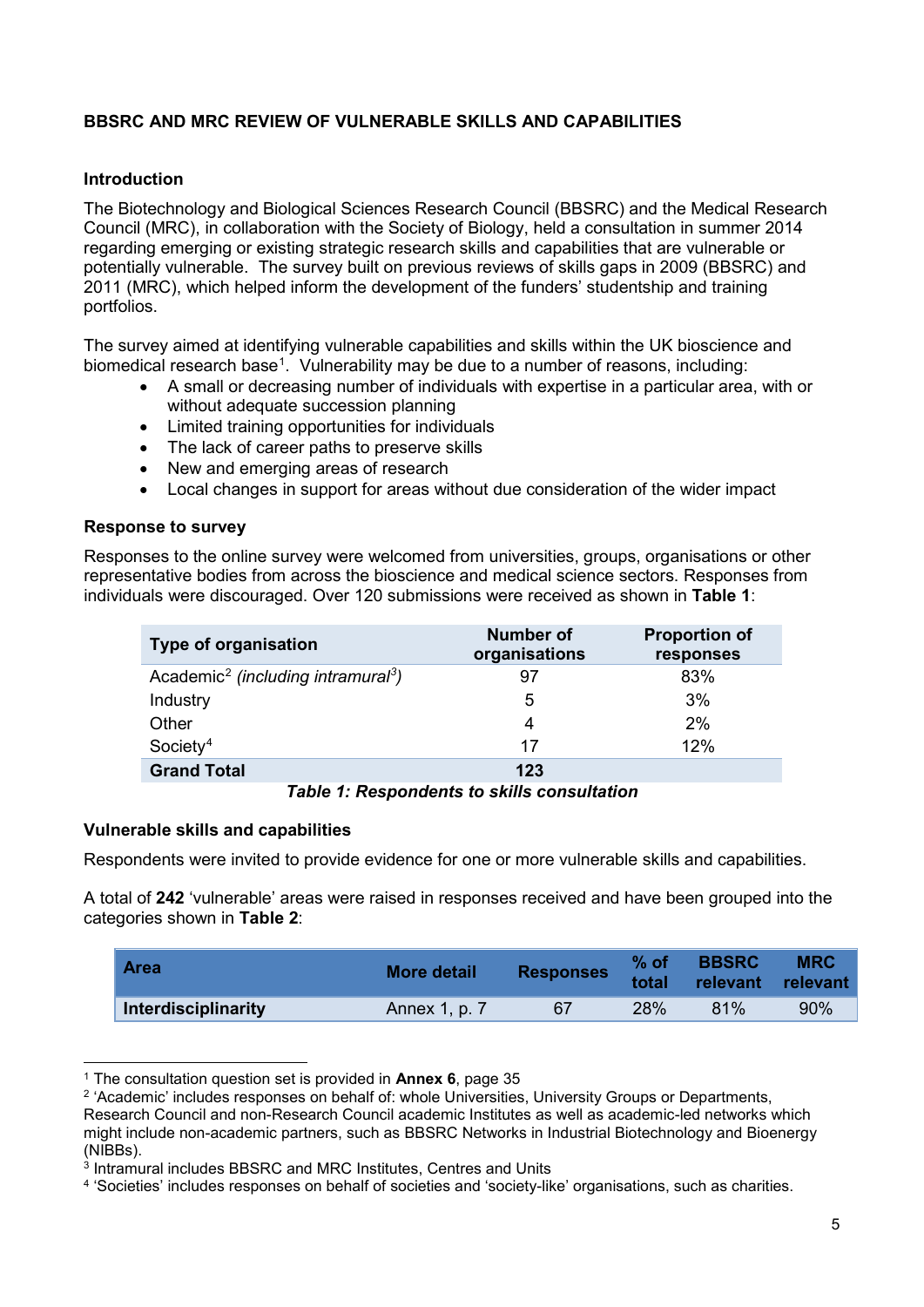| <b>Maths, Statistics and</b><br><b>Computation</b>         | Annex 2, p. 13 | 63  | 26%  | 97%  | 100% |
|------------------------------------------------------------|----------------|-----|------|------|------|
| <b>Physiology and Pathology</b>                            | Annex 3, p. 16 | 42  | 17%  | 88%  | 98%  |
| <b>Agriculture and Food Security</b>                       | Annex 4, p. 23 | 33  | 14%  | 100% | 15%  |
| <b>Core Research and Subject</b><br><b>Specific Skills</b> | Annex 5, p. 29 | 37  | 15%  | 76%  | 86%  |
| <b>Grand Total</b>                                         |                | 242 | 100% | 88%  | 83%  |

*Table 2: Responses to the consultation by overall areas*

Respondents were asked to indicate at what level(s) and in what way(s) they have identified vulnerability within the last five years (see **[Table 3](#page-5-0)**). It is noteworthy that respondents often raised vulnerability or shortage of skills at post-doctoral, as well as at PhD and independent researcher levels. Far fewer responses raised concern about numbers of current or future undergraduate or MSc students. The most cited reasons for vulnerability were identified as the ability to recruit, concerns about current numbers and about future supply.

|                        | Under-<br>graduate | <b>MSc</b> | PhD | Post-<br>doc. Res | Independ<br>ent Res. | World<br>leading<br>Res. | Other | Total by<br>reason |
|------------------------|--------------------|------------|-----|-------------------|----------------------|--------------------------|-------|--------------------|
| Age                    | 12                 | 16         | 23  | 37                | 52                   | 51                       | 5     | 196                |
| Career paths           | 34                 | 47         | 87  | 101               | 80                   | 40                       | 10    | 399                |
| <b>Current numbers</b> | 49                 | 56         | 114 | 127               | 106                  | 91                       | 10    | 553                |
| <b>Diversity</b>       | 15                 | 15         | 28  | 41                | 36                   | 29                       | 3     | 167                |
| Future supply          | 56                 | 62         | 120 | 134               | 121                  | 109                      | 12    | 614                |
| New area               | 28                 | 36         | 52  | 68                | 59                   | 47                       | 9     | 299                |
| Recruitment            | 60                 | 64         | 132 | 147               | 127                  | 107                      | 9     | 646                |
| Retention              | 19                 | 27         | 63  | 106               | 82                   | 59                       | 8     | 364                |
| Training               | 77                 | 85         | 119 | 103               | 57                   | 36                       | 11    | 488                |
| Other                  | 3                  | 4          | 5   | 6                 | 3                    | $\overline{2}$           | 4     | 27                 |
| Total by level         | 353                | 412        | 743 | 870               | 723                  | 571                      | 81    | 3753               |

*Table 3: Level and reason for 'vulnerability' across all areas*

<span id="page-5-0"></span>Summaries of free text responses concerning evidence of vulnerabilities, reasons for requiring interventions in the UK, current interventions and suggestions for potential solutions, are provided in **Annexes 1 to 5**.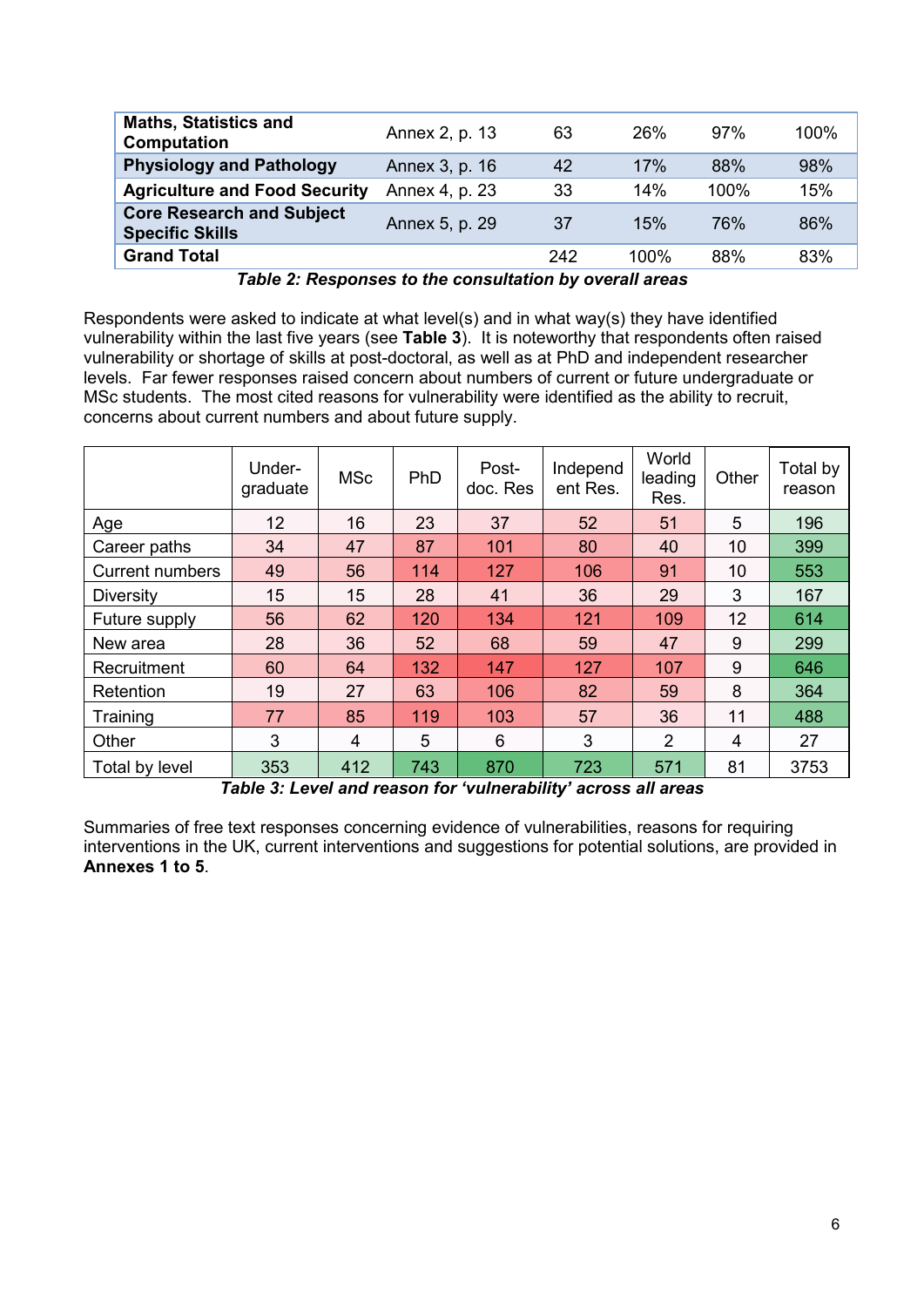# **ANNEX 1: INTERDISCIPLINARITY**

#### **Headline messages:**

• Many responses were received, reflecting a changing need for cross-disciplinary working in the biosciences and medical sciences, particularly across the chemical / physical sciences interface

• Interdisciplinarity is relevant to many areas of bioscience, but is particularly pertinent to the industrial biotechnology sector

- Vulnerabilities were noted at the postgraduate and postdoctoral levels (as a result of inadequate exposure at earlier stages), but also within researchers at the early stage of independence
- There is a need for both 'depth' of knowledge (e.g. pure biochemistry) and 'breadth' of knowledge (e.g. through working in multidisciplinary teams)

• Considerable scope for working in partnership with other funders, industry and professional bodies

### **Responses by organisation type:**

| <b>Organisation type</b> | <b>Responses</b> |
|--------------------------|------------------|
| Academic                 | 60               |
| Of which HEI             | 34               |
| Of which Intramural      | 6                |
| <b>Of which Network</b>  | 20               |
| <b>Society</b>           | 7                |
| <b>Industry</b>          | ი                |
| <b>Other</b>             | 0                |
| <b>Grand Total</b>       | 67               |

#### **Subject areas of concern within this category:**

- **Chemical, physical and engineering interface (36 responses):** including biochemistry and chemical biology, industrial biotechnology (including fermentation technology and microbial physiology) and medicinal chemistry
- **Clinical interface (10 responses):** including translational research
- **Social / economic interface (8 responses):** including health economics
- **Imaging (13 responses):** including applied imaging techniques, microscopy and image analysis

#### **Respondents cited the following reasons for and levels of vulnerability**

*Darker colours indicate higher numbers of respondents citing reason / level*

|              | Under-<br>graduate | MSc | PhD | Post-<br>doctoral<br>researcher | Independent<br>researcher | World<br>leading<br>researcher | Other | Total<br>b٧<br>reason |
|--------------|--------------------|-----|-----|---------------------------------|---------------------------|--------------------------------|-------|-----------------------|
| Age          |                    | 4   |     | 13                              | 10                        | 15                             |       | 54                    |
| Career paths | 10                 | 12  | 25  | 27                              | 2 <sub>1</sub>            | 13                             | ◠     | 111                   |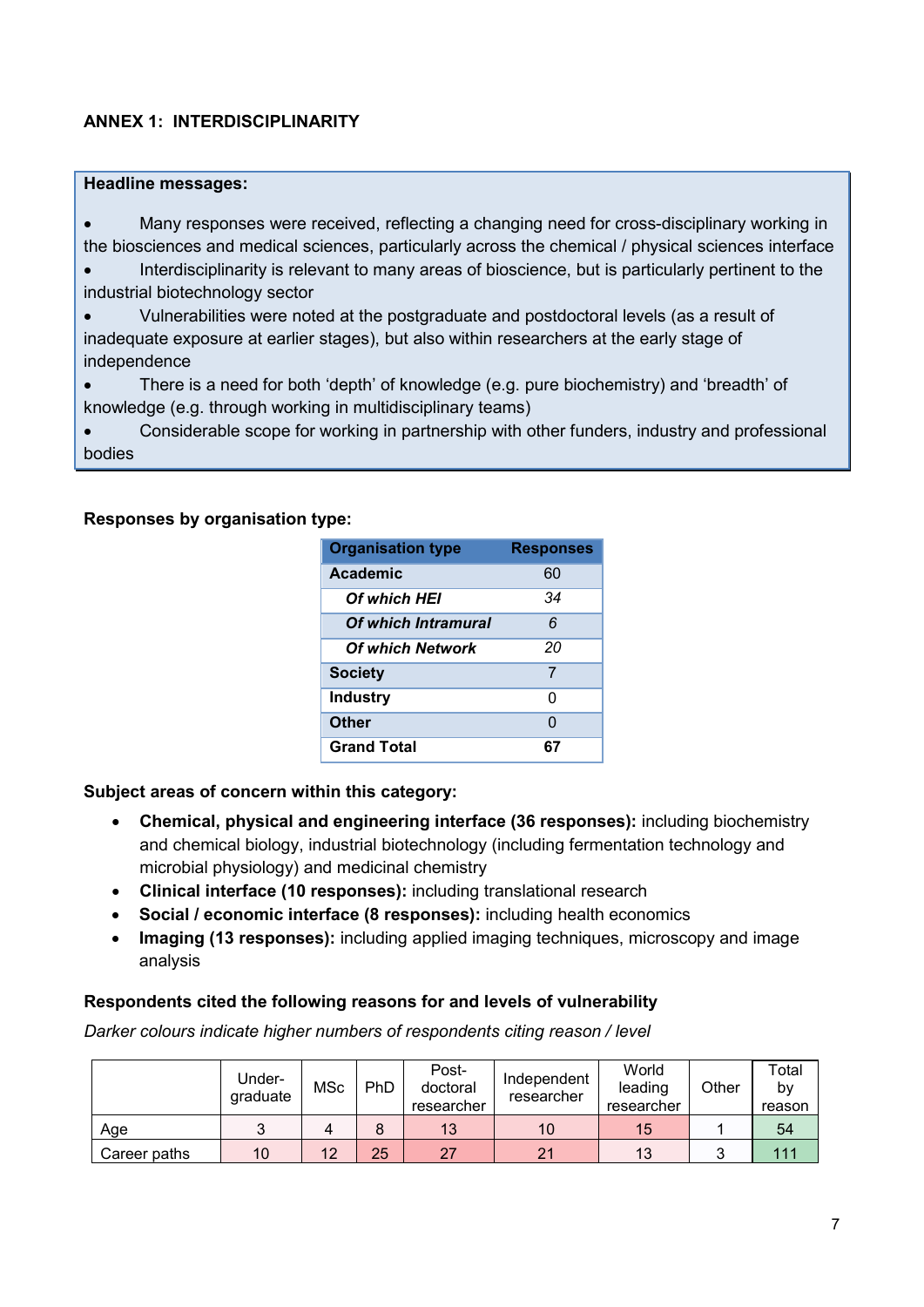|                    | Under-<br>graduate | <b>MSc</b> | <b>PhD</b> | Post-<br>doctoral<br>researcher | Independent<br>researcher | World<br>leading<br>researcher | Other          | Total<br>by<br>reason |
|--------------------|--------------------|------------|------------|---------------------------------|---------------------------|--------------------------------|----------------|-----------------------|
| Current<br>numbers | 11                 | 9          | 31         | 37                              | 27                        | 21                             | 2              | 138                   |
| <b>Diversity</b>   | 5                  | 5          | 8          | 11                              | 8                         | 7                              | 1              | 45                    |
| Future supply      | 17                 | 13         | 31         | 38                              | 30                        | 28                             | 4              | 161                   |
| New area           | 7                  | 8          | 11         | 18                              | 14                        | 10                             | $\overline{4}$ | 72                    |
| Recruitment        | 19                 | 14         | 36         | 39                              | 33                        | 29                             | 3              | 173                   |
| Retention          | 8                  | 9          | 19         | 31                              | 18                        | 16                             | 3              | 104                   |
| Training           | 20                 | 18         | 32         | 29                              | 14                        | 9                              | 3              | 125                   |
| Other              | $\overline{2}$     | 2          | 3          | 4                               |                           |                                | 2              | 15                    |
| Total by level     | 102                | 94         | 204        | 247                             | 176                       | 149                            | 26             | 998                   |

# **Chemical, physical and engineering interfaces**

### **Respondents cited the following reasons for vulnerability:**

- General:
	- $\circ$  Can fall between remits of Research Councils, especially BBSRC and EPSRC
	- o Strong industrial need, e.g. in pharmaceutical, industrial biotechnology and agrochemical sectors
	- $\circ$  Research does not tend to be 'blue skies' and is not as highly valued as some other areas (e.g. published in lower impact journals)
	- o Loss of REF Biochemistry panel and many joint Chemistry / Biology degrees
- Lack of skills:
	- $\circ$  Widespread focus on 'omic technologies has led to lack of basic understanding of how microorganisms work in biomanufacturing and in health and disease processes – will result in reduced ability to make novel bioproducts and to anticipate spread of disease
	- o Lack of holistic training in physiology of microbes
	- $\circ$  Strategy for microbial physiology and fermentation technology is lacking not included in current Industrial Biotechnology focus
	- o Difficult to recruit fermentation technology specialists to industry impact on commercial production
	- o Lack of development of interdisciplinary skills at undergraduate and postgraduate levels – results in difficulty in recruiting postdocs with appropriate skills
	- o Students with physical sciences background require MSc to understand application to bioscience / biomedical sciences
	- o Doctoral Training Partnerships do not allow for in-depth training at biology-chemistry interface – very few PhDs work at interface
	- o Some rapidly developing / emerging areas require these skills (e.g. glycosciences, synthetic biology)
	- o Specific need for formulation scientists, especially within industry
	- $\circ$  Some specific areas such as fermentation technology are not taught in undergraduate practical classes due to high cost and need for skilled technical support
	- $\circ$  The majority of training opportunities tend to be technique specific little of a general physical biochemical nature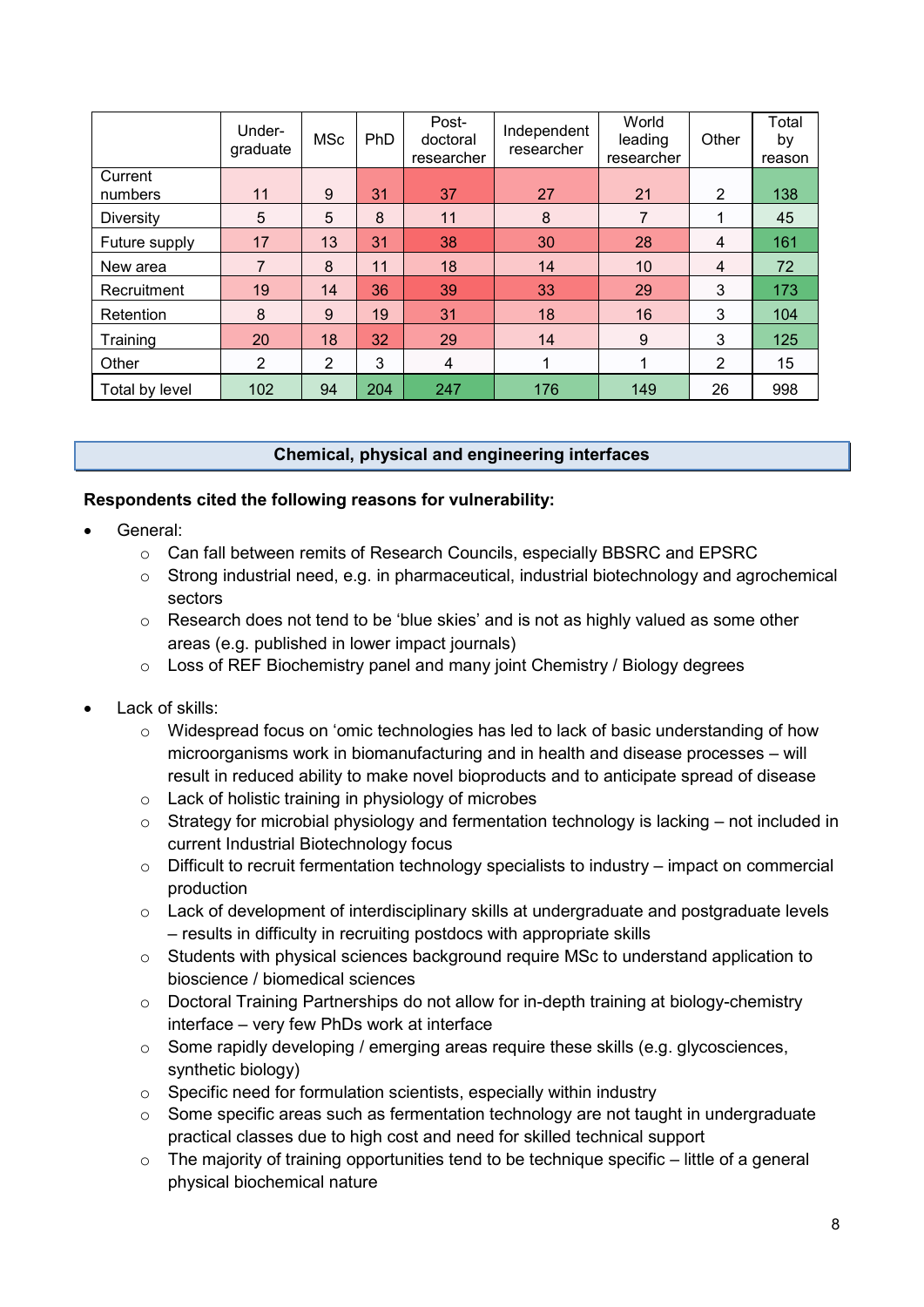- Careers issues:
	- o 'Pure' biochemists reaching retirement
	- o Lack of coherence in teaching and research of pharmaceutical sciences
	- o Difficulty in retaining overseas researchers in the long term

# **Respondents identified the following needs for training in the UK:**

- Should take advantage of good pool of UK undergraduates
- Risk of international companies moving manufacturing abroad
- UK is strong enough to support industry base in an holistic way
- Without a strong chemical biology research base, industries cannot flourish in the UK there will increasingly be competition from abroad
- UK will struggle to maintain competitive edge without strong academic / industrial base

# **Respondents cited the following current interventions:**

- Strategy and workshops:
	- o Some roadmaps / strategies being developed in specific areas (e.g. in US for glycosciences)
	- $\circ$  The Biochemical Society and Royal Society of Chemistry have held a joint symposium on computationally aided drug design that brought together a range of scientists to cross pollinate ideas relating to novel approaches in drug design (~50 places at symposium)
	- o EMBO / Trends in enzymology: Enzyme mechanisms by biological systems (biannual conference, two conference series merged in 2014)
	- o Bioscience Knowledge Transfer Network and the Institution of Chemical Engineers have investigated UK training provision for the bioindustries, and concluded that significant intervention is needed to provide the supply of trained manpower needed to drive future innovation in IBBE
- Continuing Professional Development (CPD):
	- o Potential for Biochemical Society to provide CPD in metabolic biochemistry
- Training courses and workshops:
	- o Most companies train staff in-house
	- o MSc in formulation science offered by Science Industry Partnership
	- o MSc courses run by various pharmacy / pharmaceutical science departments
	- $\circ$  Professional organisations such as the Academy of Pharmaceutical Sciences, the Royal Society of Chemistry, the Royal Pharmaceutical Society, the Joint Pharmaceutical Analysis Group and the Institute of Chemical Engineering provide workshops and training courses in various aspects of the pharmaceutical sciences, notably around materials science, formulation and analysis
	- o Biochemical Society / University of Kent summer school in kinetics
	- $\circ$  University of Strathclyde provides a Medicinal Chemistry PhD programme which is used by GSK to train staff
	- o Biochemical Society early career research awards
	- o Skills-based practical training course in fermentation technology run by UCL

# **Respondents' suggestions for possible interventions included:**

• Industry-linked training: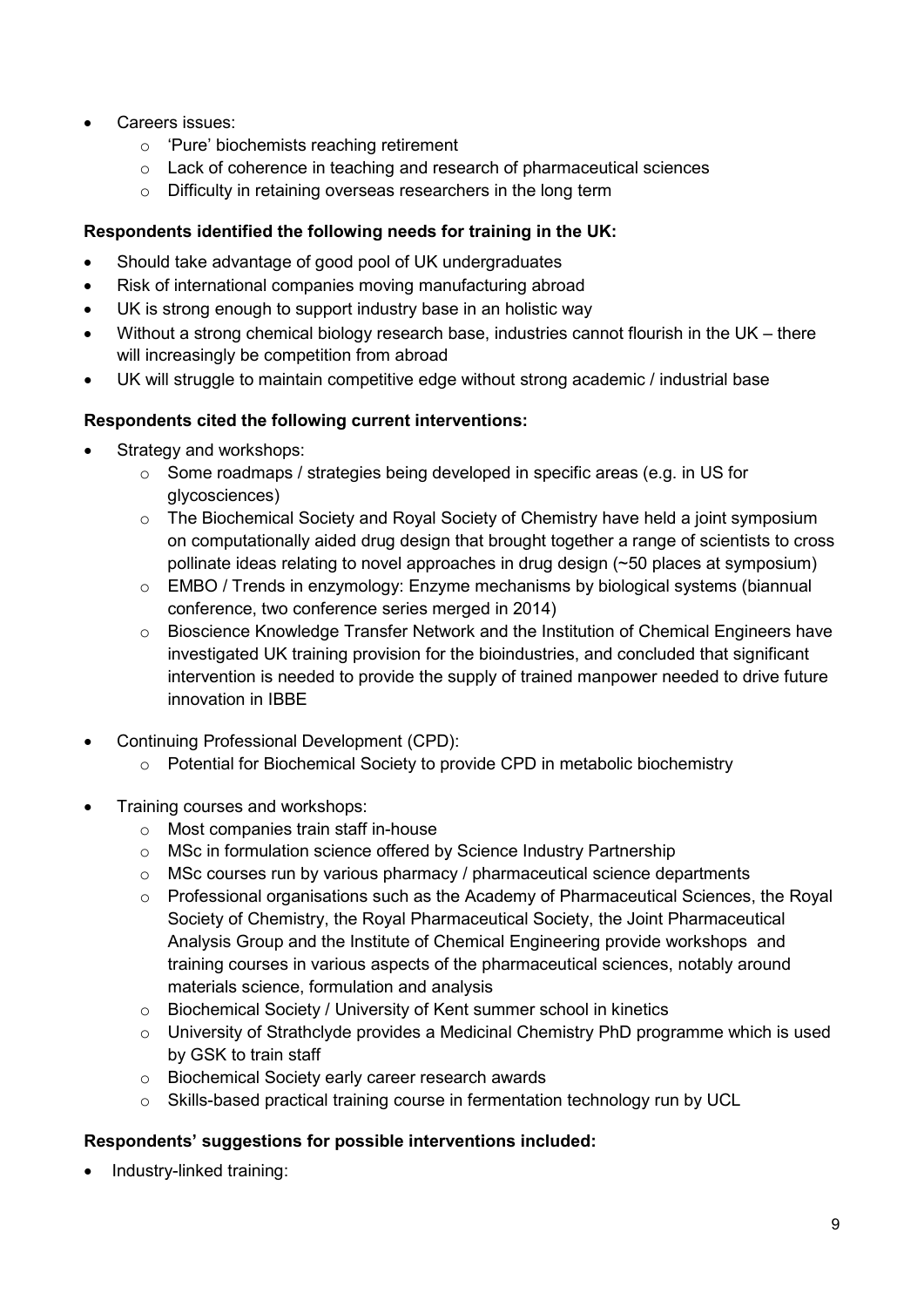- $\circ$  Support training in applied areas of industrial biotechnology e.g. through Industrial CASE studentships
- o Support interdisciplinary PhDs, e.g. from BBSRC Networks in Industrial Biotechnology and Bioenergy (IBBE)
- o Targeted Modular Training Partnership call, e.g. for biofuels, synthetic biology
- Basic / specific training:
	- o Encourage specific training within Doctoral Training Partnerships (DTPs)
	- o MSc scholarships in bioprocessing / other areas
	- $\circ$  Cluster training in niche areas (e.g. glycoscience) virtual, theme-based multiinstitutional DTPs
	- o Cross-DTP and –Centre for Doctoral Training (CDT) training where there is a general requirement, e.g. in enzymology, or technique specific training
- Post-doctoral / established researcher support:
	- o Encourage movement of postdocs
	- o Sandpit type events
	- o Be explicit about inclusion of physical biochemistry in committee remits and fellowship calls
	- o Establishment of Centres of Excellence and Networks of Excellence
	- o Support for Industrial Biotechnology and Bioenergy (IBBE)-related infrastructure, equipment and technicians
	- $\circ$  More attractive mid-career and professorial fellowships (5 years), as an incentive for discipline hopping and for engagement in IBBE and synthetic biology research
- Collaborations:
	- o Biochemical Society / Academy of Pharmaceutical Sciences / others
	- o Joint strategy between BBSRC and EPSRC, e.g. for development of a specific cross council funding call; EngD equivalent linked to EPSRC centres

# **Social and economic interfaces, including health economics**

#### **Respondents cited the following reasons for vulnerability:**

- Specialised area with requirement for strong quantitative background in statistics, econometrics and epidemiology – limited number of individuals with those skills
- Difficulty in both recruitment and retention due to scarcity of individuals with the right skills combination
- Very limited supply of more senior applicants but also lack of suitable candidates for support in health economics at early post-doc stage. Potential loss of individuals between undergraduate and PhD – potential requirement for intervention at PhD level (although differences in opinion in responses).
- Lack of suitable candidates at early, mid and senior career stage even for centres of excellence
- Salaries in academic research not attractive to individuals with this background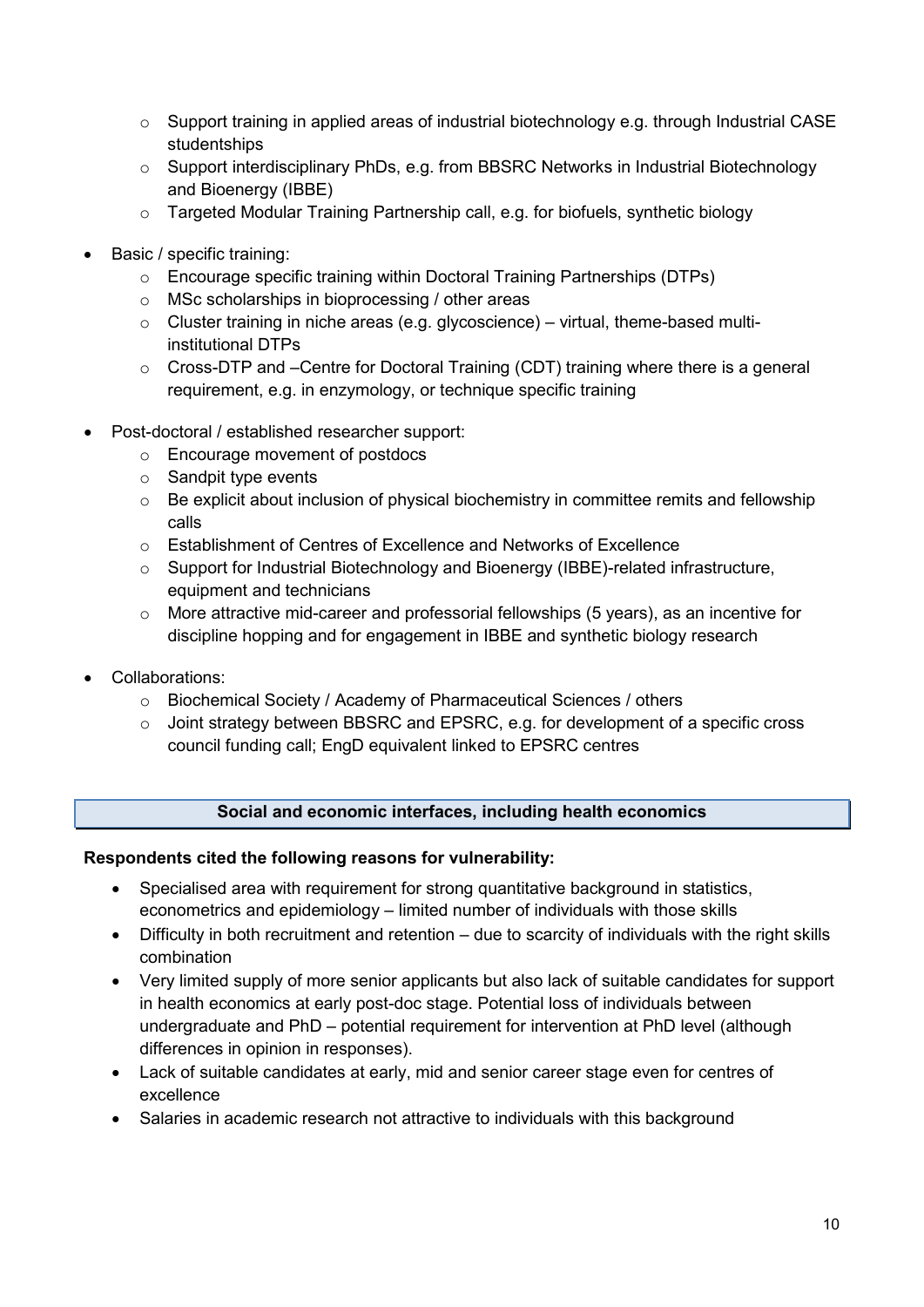# **Respondents identified the following needs for training in the UK:**

- Improve retention in UK by training at early career stage
- Limited global market of individuals, difficulty in recruiting from UK and overseas, even for centres of excellence

### **Respondents cited the following current interventions:**

- Good postgraduate training available at UK universities (discrepancies in responses)
- UK Health Economics Study Group biannual conference for health economists
- MRC early career fellowships in economics of health at early post-doctoral level
- NIHR support at Masters level
- Co-funding of PhD students by industry

### **Respondents' suggestions for possible interventions included:**

- National network for early career researchers to support retention
- More early career support to attract individuals to this career path
- MRC and NIHR to partner to maintain early career support, including at masters level
- Support interdisciplinary training for researchers (in both directions)

### **Clinical interface, including translational research**

### **Respondents cited the following reasons for vulnerability:**

- **General** 
	- Limited individuals to bridge gap between basic and clinical interface due to limited numbers who have experience of both basic and clinically applied approached (example cognitive neuroscience)
	- Translational interface unattractive career path due to high failure rate of research
	- Lack of career structure, not attractive career pathway
	- Limited representation on evaluation panels of people with integrative background and knowledge of both basic and applied research. Concern that research evaluation does not value applied research.
	- Reduction in industry support for clinical trials
- Clinical
	- Clinicians constrained by regulatory approach to training within the NHS difficulty to secure time out of programme to pursue research
	- Reduction in clinical pharmacology and therapeutics registrars from 54 in 2010 to 34 in 2011 and 2013
	- Limited research opportunities for early career clinicians

#### **Respondents identified the following needs for training in the UK:**

- Difficulty in recruiting clinicians from outside of the UK due to regulatory requirements
- Local skills in this area key to attract pharmaceutical investment to the UK
- Similar challenges outside of the UK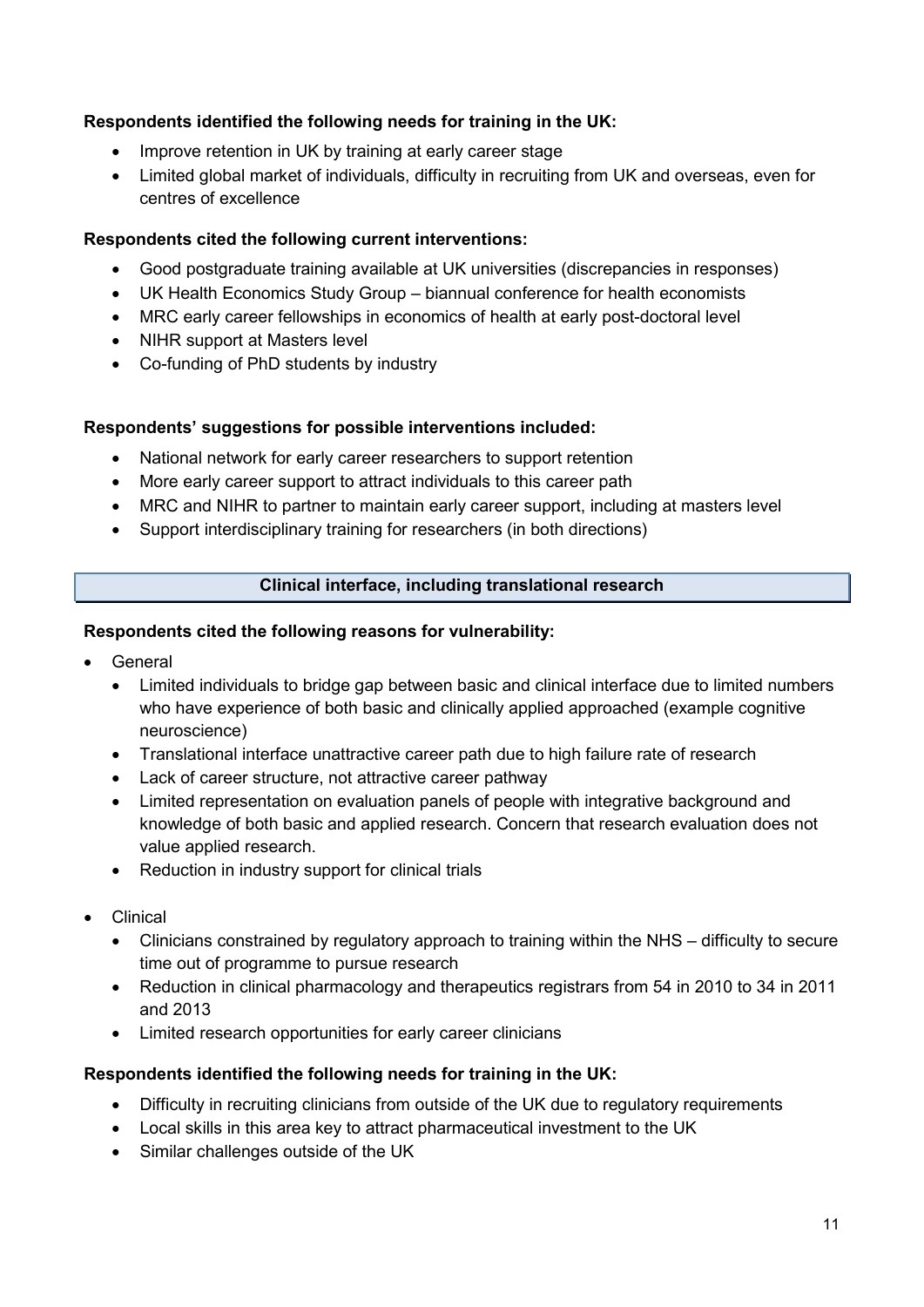# **Respondents cited the following current interventions:**

- National Institute for Health Research (NIHR) integrated academic training programme
- EU funding for industry linked research
- PhD programme in palliative care at Lancaster
- MRC clinical pharmacology programme

# **Respondents' suggestions for possible interventions included:**

- Targeted clinical research training fellows linked to key investments
- Increase representation of translational expertise on evaluation panels
- Internships/placements for students to experience applied research
- Expansion of existing training programmes

# **Imaging, including applied imaging techniques, microscopy and image analysis**

# **Respondents cited the following reasons for vulnerability:**

- Quickly developing field requiring people to advance new developments
- Lack of career structure and support makes attraction/retention of well-qualified staff difficult, particularly for technical/methodological specialists who will not pursue Principle Investigator (PI) route.
- Lack of interdisciplinary staff required to develop new techniques/equipment
- Lack of support/experienced staff and teaching equipment to train new researchers.

# **Respondents identified the following needs for training in the UK:**

- Limited pool of expertise internationally
- Require crucial mass locally to respond to new opportunities and retain talented individuals in the UK

# **Respondents cited the following current interventions:**

- Some capacity building taking place (post-doc training courses, across networks of excellence, via EuroBioImaging, summer schools) but more needed.
- Some success of training via networks of excellence (e.g. SINAPSE)
- Attempts to recruit individuals with mixed research/technical development role and training position – funding such posts currently challenging

- Targeted interdisciplinary studentships as part of broader capacity building programme (e.g. MRes, summer placements, industry links)
- Better definition of career paths, more support and recognition, particularly for 'non-PI' staff.
- Focussed funding for research and training across Centres of Excellence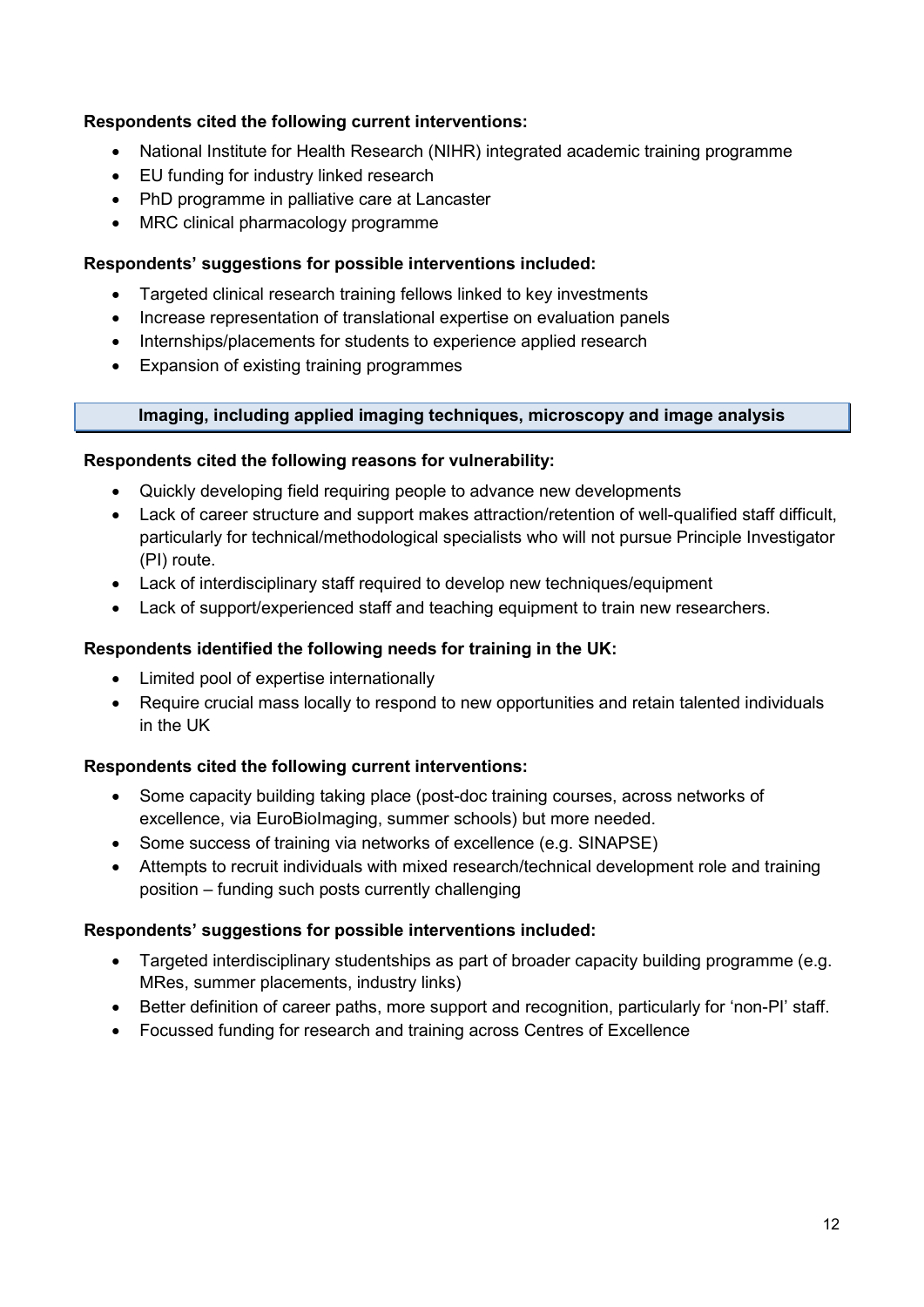# **ANNEX 2: MATHS, STATISTICS & COMPUTATION**

### **Headline messages:**

- Data analytics, especially bioinformatics, appear to be particularly vulnerable
- Informatics skills are applicable to many areas of both the biosciences and the medical sciences
- Maths, statistics and computational biology skills are lacking particularly at the postgraduate and postdoctoral levels, with many respondents reporting difficulties in recruiting adequately skilled researchers at these levels; shortages are not just restricted to the UK

### **Responses by organisation type:**

| <b>Organisation type</b> | <b>Responses</b> |
|--------------------------|------------------|
| Academic                 | 56               |
| Of which HEI             | 37               |
| Of which Intramural      | 15               |
| <b>Of which Network</b>  | 4                |
| <b>Industry</b>          | 1                |
| Other                    | 3                |
| <b>Society</b>           | 3                |
| <b>Grand Total</b>       | 63               |

# **Subject areas of concern within this category:**

- **Statistics (12 responses):** including statistical methodology development, statistical genetics, statistical support and underpinning statistical skills.
- **Bioinformatics (26 responses):** including bio(medical) informatics, neuroinformatics and bioinformatics with wet lab skills
- **Other data analytics (25 responses):** including computational biology, modelling, software development, data linkage as well as general skills required to utilise large data sets (interpretation, storage, programming).
- These skills could be applied to a variety of data sources, including 'omics' data, health records, biophysical data, imaging data. (Fields also mentioned: epidemiology and neuroscience)

# **Respondents cited the following reasons for and levels of vulnerability**

#### *Darker colours indicate higher numbers of respondents citing reason / level*

|                  | Under-<br>grad | <b>MSc</b>      | PhD            | Post-<br>doc. Res | Indepen<br>dent<br>Res. | World<br>leading<br>Res. | Other | Total by<br>reason |
|------------------|----------------|-----------------|----------------|-------------------|-------------------------|--------------------------|-------|--------------------|
| Age              |                | 5               | $\overline{4}$ | 5                 |                         | 6                        | 0     | 29                 |
| Career paths     | 5              | 10 <sup>°</sup> | 17             | 20                | 17                      | 9                        |       | 79                 |
| Current numbers  | 4              | 14              | 37             | 38                | 33                      | 29                       | 3     | 158                |
| <b>Diversity</b> |                | 3               | 9              | 11                | 10                      | 9                        |       | 45                 |
| Future supply    |                | 12              | 30             | 32                | 32                      | 30                       |       | 141                |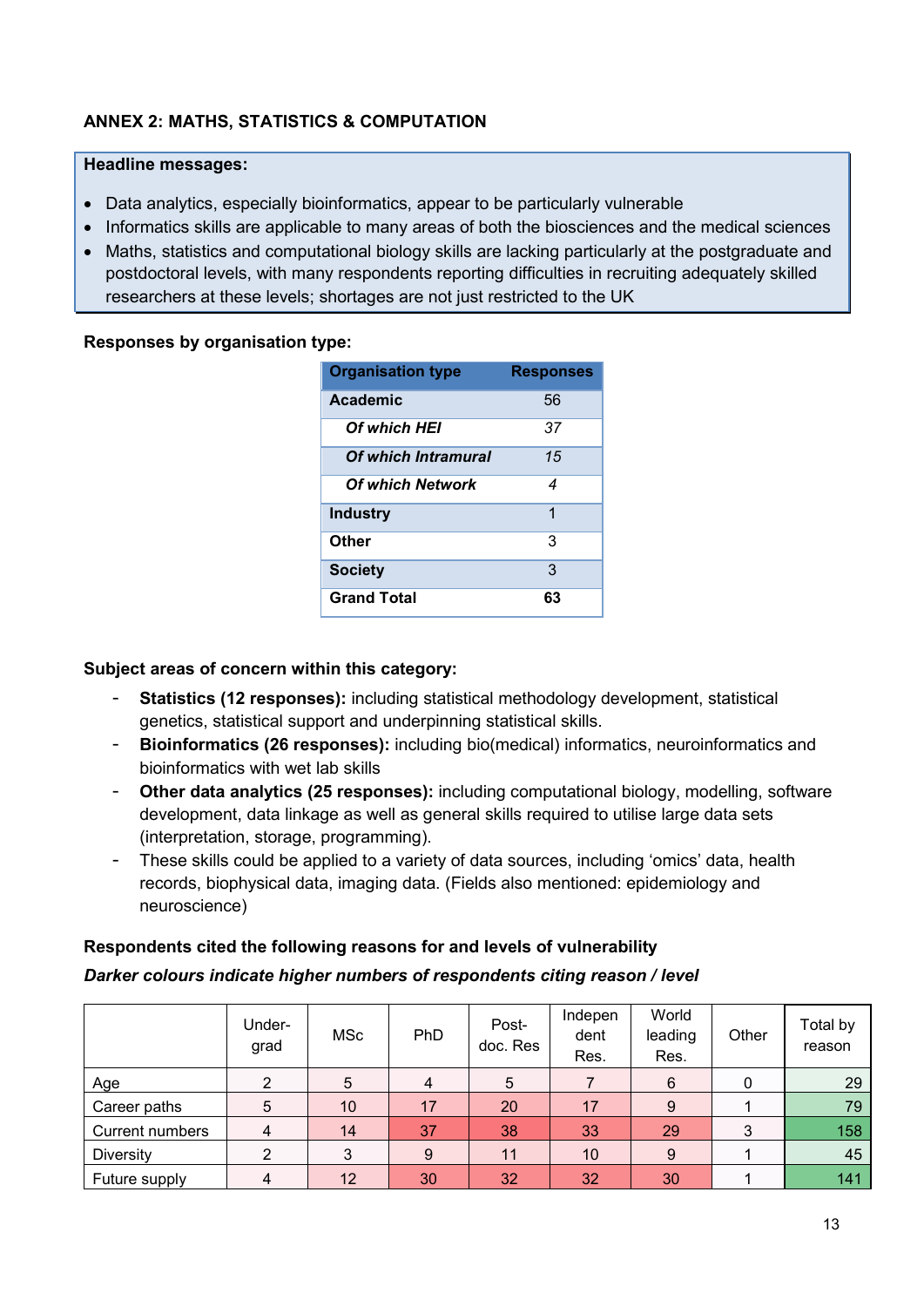|                | Under-<br>grad | <b>MSc</b> | <b>PhD</b> | Post-<br>doc. Res | Indepen<br>dent<br>Res. | World<br>leading<br>Res. | Other | Total by<br>reason |
|----------------|----------------|------------|------------|-------------------|-------------------------|--------------------------|-------|--------------------|
| New area       |                | 14         | 23         | 26                | 23                      | 18                       | 2     | 113                |
| Recruitment    |                | 17         | 36         | 42                | 38                      | 31                       | 2     | 173                |
| Retention      | 3              |            | 20         | 30                | 25                      | 17                       | 0     | 102                |
| Training       | 13             | 23         | 32         | 22                | 15                      | 8                        |       | 114                |
| Other          |                |            |            |                   | 0                       | 0                        | 0     | 3                  |
| Total by level | 47             | 106        | 209        | 227               | 200                     | 157                      | 11    | 957                |

- Concern about recruitment, retention, current numbers and future supply from PhD to worldleading research across the category of maths, stats and computation.
- Both statistics and bioinformatics require operational and research support roles concern was raised about quality and provision of both.

# **Respondents cited the following reasons for vulnerability:**

- New fields and increase in data availability (e.g. from genomics) provides new opportunities and need for more trained individuals.
- Competition for skill set from other high-throughput industries, such as banking.
- Lack of clear career path for 'core' staff making this an unattractive career path.
- PhD positions receive healthy numbers of applications, but with limited UK applicants with right experience for PhD in informatics areas and able overseas applicants often not eligible for RCUK studentships.
- Limited well-qualified applicants to post-doctoral and senior positions. Salary restrictions, particularly in MRC Units, make it difficult to offer attractive posts to most qualified candidates.
- Concern that undergraduate debt will deter undergraduates considering Masters training. Limited Masters funding to up-skill undergraduates ahead of PhD. Undergraduate courses not delivering the skills required.
- Need for increased knowledge within existing principle investigators and post-doctoral staff. Training courses at post-doctoral level limited in high demand and limited supply.
- Need for more interdisciplinary knowledge across the area, with individuals able to understand data analytics, mathematics, informatics and statistics as well as wet lab and clinical research.

# **Respondents identified the following needs for training in the UK:**

- At training level:
	- $\circ$  Individuals from overseas may not be retained in the UK following training
	- o Restrictions on eligibility for international candidates on RCUK studentships
- At researcher level:
	- $\circ$  Significant international recruitment already occurring, but international shortage in this area means international recruitment not viable
	- $\circ$  Shortage recognised by inclusion of bioinformatics on Home Office's Shortage Occupation list.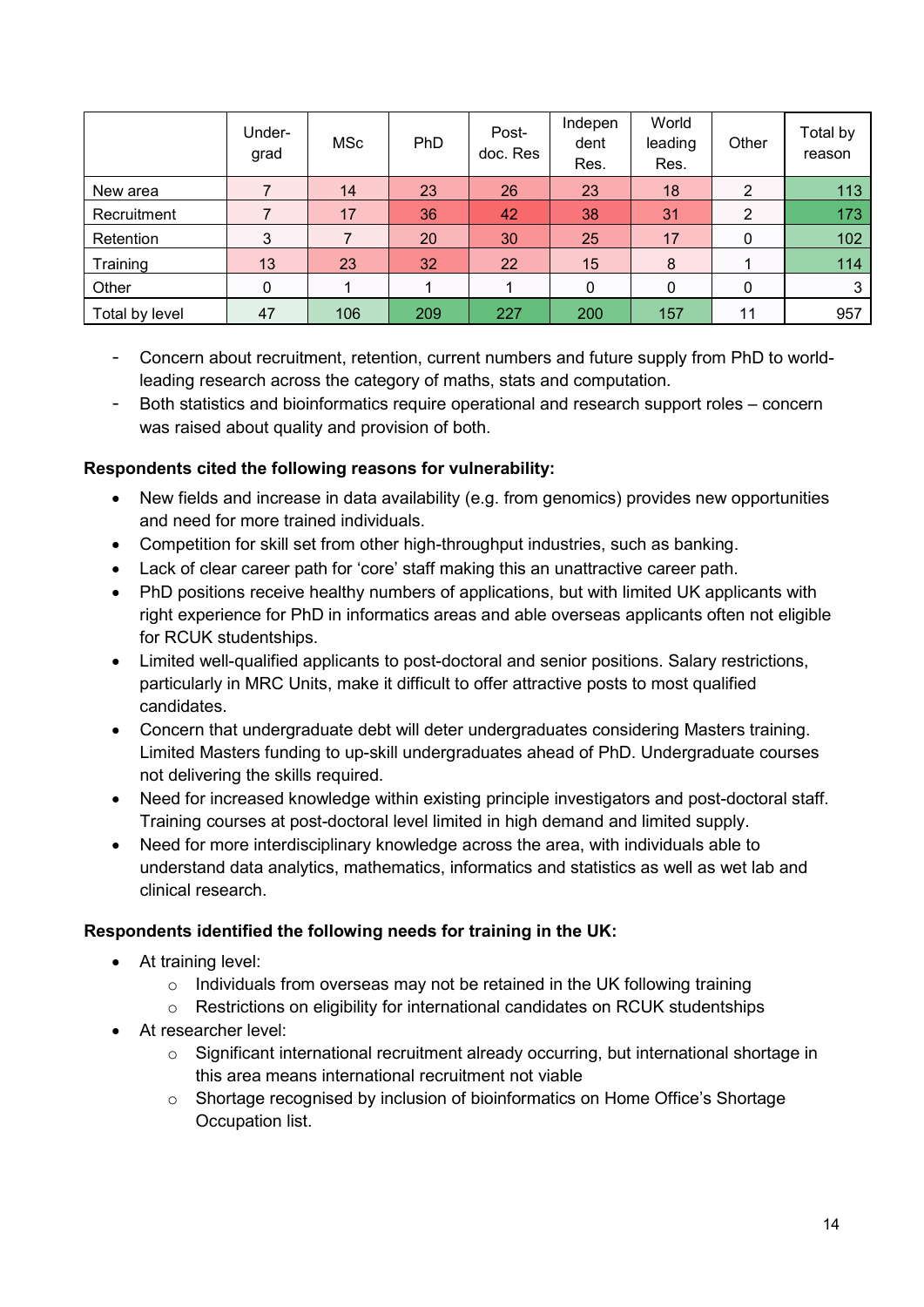# **Respondents cited the following current interventions:**

A range of interventions are already offered, but there was overall concern about the low scale of interventions offered and their integration into the biological and medical sciences. Interventions mentioned include:

- Training awards:
	- o MSc programmes to reskill
	- o PhD programmes
- Post-doctoral training at a number of different research institutions
- Short courses developed by the European Bioinformatics Institute (EMBL-EBI), Wellcome Trust, EMBO and others, including local and international training programmes
- Broader/Larger scale programmes:
	- $\circ$  ELIXIR-UK planning UK-wide genomics training
	- $\circ$  GOBLET international coordination of bioinformatics learning
	- o MRC FARR Institute, networks and Trial Hubs

- Early training/support
	- o Support for training at early stage via bursaries for short course/Masters/PhDs to increase pool of entrants
	- o Widen eligibility criteria for training positions to EU/international students
	- o Encourage more training provision internationally to build global pool of candidates
	- $\circ$  Increase support for early post-doctoral positions to retain those in the field
	- o Provide increased support to enable change of field (e.g. from numerical to biological disciplines)
- Centres and training courses
	- o Establish national Centres of excellence / hubs that can provide long term support and training, e.g.:
		- o Online/e-learning resources
		- o 'Lecturers' dedicated to area of training
		- $\circ$  Modules of training that can be incorporated into degrees or provided to more senior users
		- o Workshops and courses
- Career interventions
	- o Provide better defined career paths and highlight at an earlier age
	- o Audit skills of the workforce to develop strategy to address gaps
- Other
	- o Recognition/reward of training provided by active scientists
	- o Embed core numerical skills earlier (schools, undergraduate) and throughout career.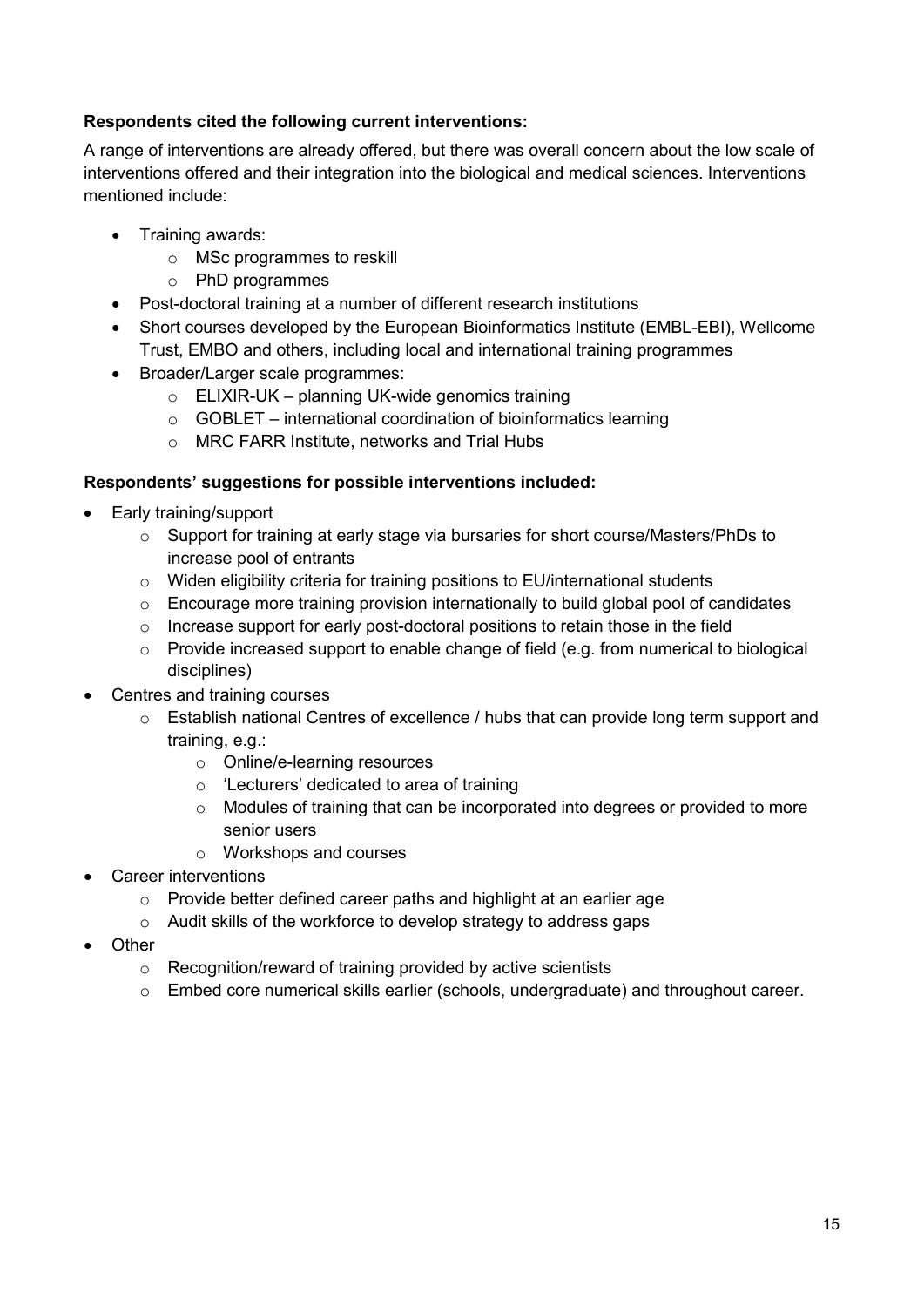# **ANNEX 3: PHYSIOLOGY, PATHOLOGY AND PHARMACOLOGY**

#### **Headline messages:**

- Concerns about the future supply of individuals with skills to work with whole animals and with a holistic understanding of the physiology of laboratory / farmed animals.
- In vivo work has unusually high costs required for infrastructure, welfare regulations, safety and maintenance. Such costs inhibit the development of these skills at undergraduate levels.
- Strong academic and industrial needs for all areas.
- Veterinary pathology is a 'niche' research skill that lacks an adequate career structure for these highly skilled individuals.
- MRC and BBSRC have collaboratively provided considerable support for the development of these individuals and now that funding commitments are coming to an end there is concern that supply will 'dry out'. There is a strong desire for sustainable, long-term support.
- General lack of expertise / capacity and career structure in the UK and worldwide in many aspects of microbiology, including basic through to applied research and training, physiology and taxonomy.
- Links with other technologies including data analytics, genomics, host-pathogen interactions (including plant pathology), biology-chemical interface.

### **Respondents by organisation type:**

| <b>Organisation type</b>             | <b>Responses</b> |
|--------------------------------------|------------------|
| Academic                             | 37               |
| Of which HEI                         | 22               |
| Of which<br><i><b>Intramural</b></i> | 11               |
| <b>Of which Network</b>              | 4                |
| <b>Industry</b>                      | 1                |
| <b>Society</b>                       | 3                |
| Other                                | 1                |
| <b>Grand Total</b>                   | 42               |

**Subject areas of concern within this category:** 

- **Whole animal and in vivo physiology (22 responses):** including veterinary pathology
- **Microbial physiology (8 responses):** including fundamental microbiology, virology, environmental microbiology
- **Other aspects of physiology and pathology (12 responses):** including reproductive biology, behavioural biology, immunology, toxicology, wound healing, molecular pathology, mouse pathology

#### **Respondents cited the following reasons for and levels of vulnerability**

*Darker colours indicate higher numbers of respondents citing reason / level*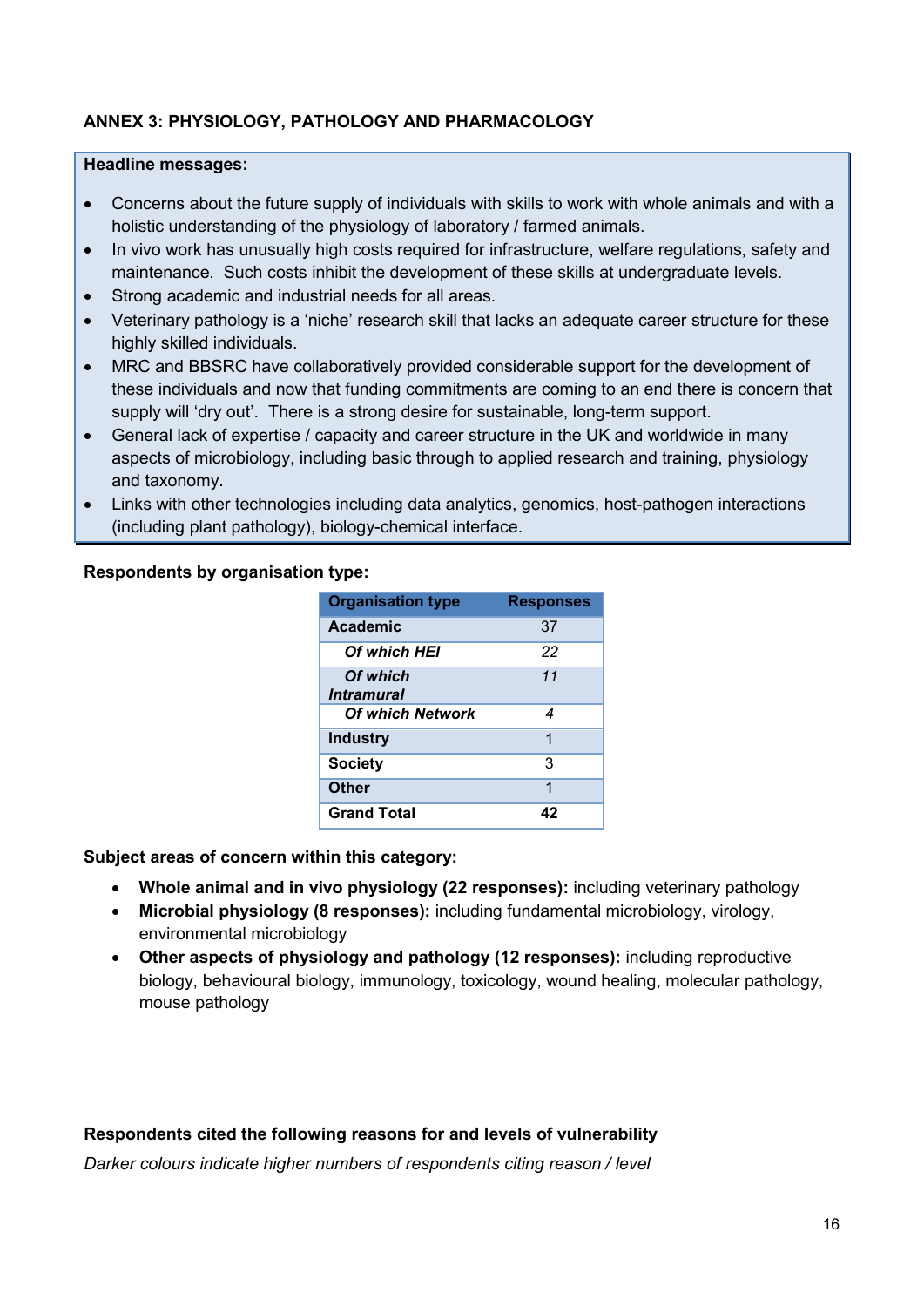|                  | Under-<br>grad | <b>MSc</b>     | PhD            | Post-doc.<br>Res | Independent<br>Res. | World<br>leading Res. | Other          | Total by<br>reason |
|------------------|----------------|----------------|----------------|------------------|---------------------|-----------------------|----------------|--------------------|
| Age              | $\overline{2}$ | $\overline{2}$ | 2              | $\overline{4}$   | 11                  | 10 <sup>°</sup>       | 3              | 34                 |
| Career paths     | 6              | 9              | 19             | 23               | 17                  | 8                     | 3              | 85                 |
| Current          |                |                |                |                  |                     |                       |                |                    |
| numb.            | $\overline{7}$ | 9              | 14             | 17               | 15                  | 12 <sup>°</sup>       | 3              | 77                 |
| <b>Diversity</b> | 1              | 3              | $\overline{4}$ | 4                | 5                   | 3                     | 1              | 21                 |
| Future supply    | $\overline{7}$ | 8              | 18             | 21               | 21                  | 19                    | 5              | 99                 |
| New area         | 3              | 4              | 5              | $\overline{7}$   | $\overline{7}$      | 6                     | $\mathbf{1}$   | 33                 |
| Recruitment      | $6\phantom{1}$ | $\overline{7}$ | 20             | 29               | 25                  | 20                    | 4              | 111                |
| Retention        | 4              | 1              | $\overline{4}$ | 17               | 15                  | 10                    | $\overline{4}$ | 52                 |
| Training         | 12             | 12             | 17             | 17               | 11                  | $\overline{7}$        | 5              | 81                 |
| Other            | $\mathbf{0}$   | 0              | $\mathbf{0}$   | 0                | $\mathbf{0}$        | $\mathbf 0$           | $\mathbf{0}$   | $\mathbf{0}$       |
| Total by level   | 45             | 55             | 103            | 139              | 127                 | 95                    | 29             | 593                |

# **Working with whole animals and in vivo physiology**

### **Respondents cited the following reasons for vulnerability:**

- Pressure on HEIs:
	- o Very high costs and increasingly stringent regulations affecting facilities, welfare and safety for the maintenance of animal models or for human experimentation
	- $\circ$  Change to UK pharmaceutical industry, which was a major training environment, puts onus now on Universities
	- o Lack of skills reduces capacity for *in vivo* teaching
- Lack of skills needed by both academia and industry:
	- $\circ$  People trained in industry (1-2 people p.a.) rarely move to academia
	- o Very few students gain experience of hands-on *in vivo* science at either undergraduate or masters level
	- o Lack of understanding of integrated systems
	- $\circ$  Integrative Mammalian Biology (IMB) Centres built capacity in the short term still a shortage of researchers at all levels with skills
	- o Specific lack of skills and training in: small animal surgery; recovery surgeries; microsurgery and microinjection; *in vivo* electrophysiology; generation of complex mouse models; systems neuroscience (animals)
	- o Skills required for new and emerging areas of research, e.g. regenerative medicine
- Lack of training opportunities:
	- o No issue with lack of interest but not enough funded studentships, workshops, courses or lab visits in the area – at all levels
	- $\circ$  Limitations in numbers of suitable trainers
	- o Studentships not funded to required level to allow for *in vivo* projects
	- o Lack of major industry investment
	- o Training for veterinary pathologists in the UK is *ad hoc* and mostly within vet schools or on the job
- Lack of career structure:
	- o No clear career paths for researchers or technicians; few full time posts in research pathology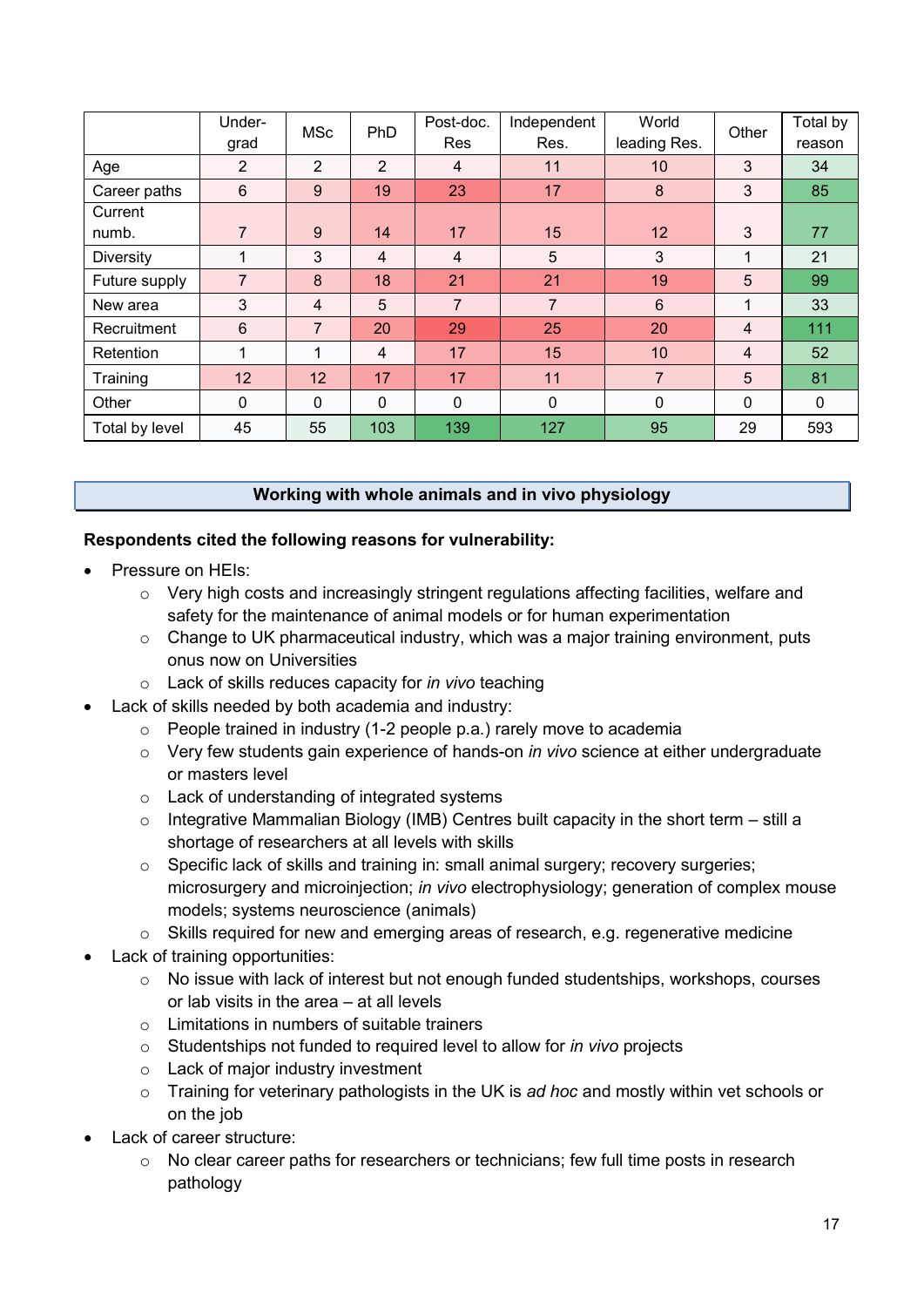- $\circ$  Very small number of PhD students are veterinarians even fewer will become future research leaders
- $\circ$  Lack of longer term funding means trained researchers move to industry roles rather than stay in academia
- o Lectureships in universities (to retain qualified researchers) are becomingly increasingly competitive
- $\circ$  Several key researchers in this area have retired recently or are approaching retirement age - lack of succession planning
- Stigma around use of animals in research
- Need for an integration between veterinary and medical pathologists

# **Respondents identified the following needs for training in the UK:**

- *In vivo* sciences are a critical part of the UK biopharmaceutical, academic and health sectors the quality of translational research in the UK would drop if researchers with these skills diminish
- UK has excellent infrastructure to provide highest levels of skills and ethics
- Worldwide shortage so difficult to recruit from abroad; researchers rarely have adequate levels of skills, especially in certain areas such as histopathology
- People trained in the UK are often recruited to the US if there were more UK trained individuals they would be more likely to stay in the UK and build up expertise over a prolonged period of time
- Staff recruited from abroad require a period of training to familiarise them with UK legislation and working practices
- Loss of expertise will hamper translational research cannot rely on external supply

# **Respondents cited the following current interventions:**

- Integrative Mammalian Biology (IMB) Centres (including funding from BBSRC, MRC and others); this funding has now come to an end
- British Pharmacological Society (BPS) administered the IPF (Integrative Pharmacology Fund), a £4m donation from AstraZeneca, Pfizer and GSK with the aim of supporting high quality research and training in UK universities. It has supported the following:
	- o *in vivo* teaching courses, co-funded PhD research students and academic fellows
	- $\circ$  bursaries for MRes programmes with a particular focus on in vivo research at 3 universities
	- o pump priming grants which enable early careers researchers to pioneer new *in vivo*  techniques and therefore gain other grants as a result
- Joint BPS and Physiological Society Short courses in *in vivo* Pharmacology and Physiology techniques – established in 2004 for training at undergraduate and postgraduate levels. Three intensive (hands-on) courses run each year (at Bristol, Glasgow and KCL) and until 2011 trained a total of 27 students per annum. The scheme was expanded to 5 courses in 2012 to train approximately 50 students per annum. The funding (from BBSRC, MRC, Wellcome Trust and the Integrative Pharmacology Fund) is ending this academic year (2014/15).
- Vesalius Clinical Training Centre at the University of Bristol provides CPD training to up to 50 individuals at a time in surgical and non-surgical techniques
- British Association of Psychopharmacology has started a scheme offering up to £500 for summer interns to work on a short project involving behavioural-pharmacological studies in experimental rodents.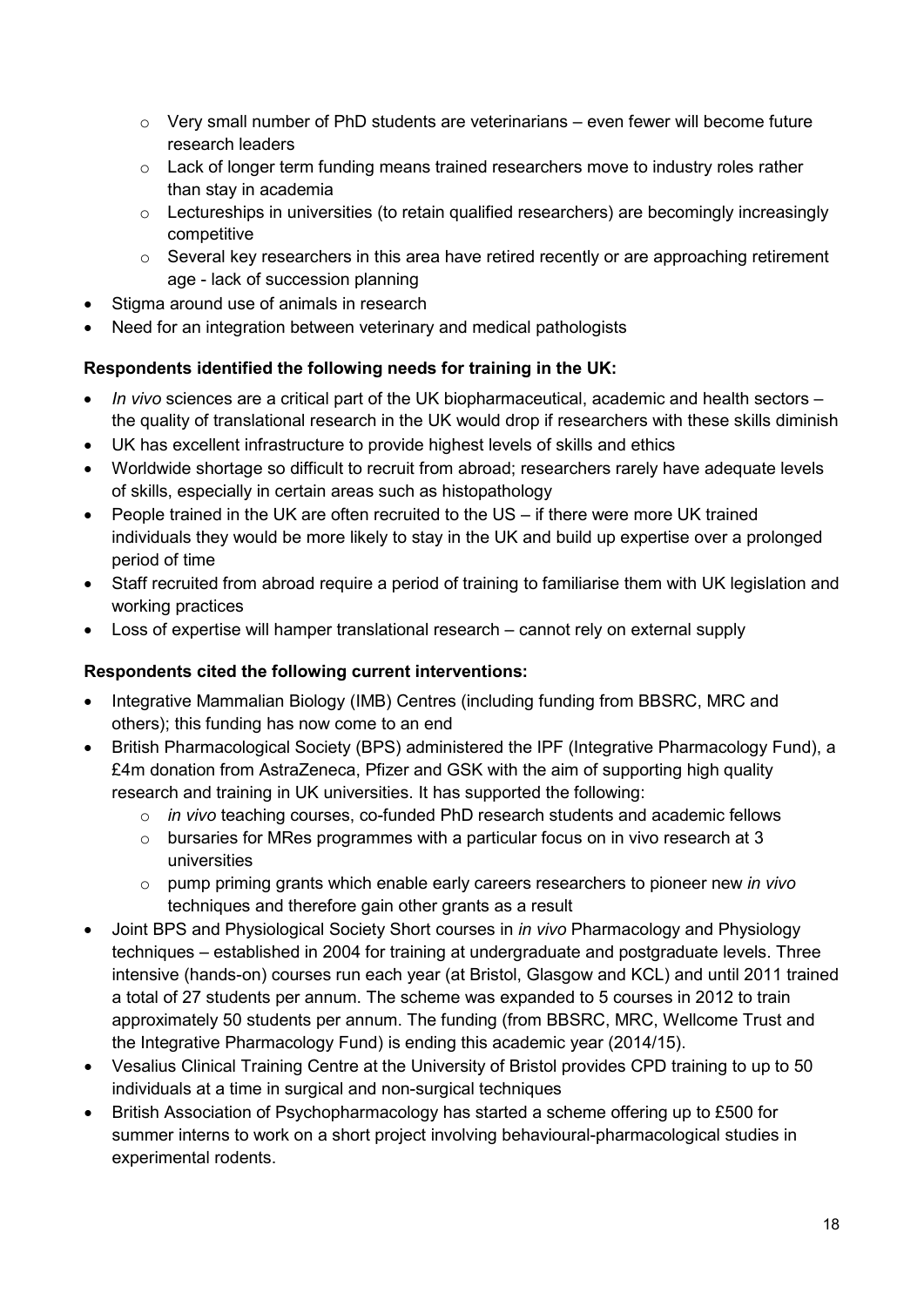- Training for mouse genetics: establishment of Harwell Training Facility (HaTF) Mouse Models for Human Disease. Development of current training for PhD students and early career researchers, both within MRC Harwell and more widely in the UK.
- Royal Veterinary College (RVC) / Wellcome Trust intercalated veterinary pathology BSc course
- 10 training posts in veterinary pathology in the UK p.a. all funded *ad hoc* and mainly in the vet schools focussing on diagnostic pathology
- British Society of Toxicological Pathology (BSTP) provide continuing professional development (CPD) workshops to augment training in toxicological pathology and the Wellcome Trust has supported a biannual workshop at Hinxton
- Development by University of Edinburgh of a Centre for Comparative Pathology to provide comprehensive training for both vet- and human-pathologists
- Small number of UK charities offering support for veterinarians to undertake PhDs (e.g. Horserace Betting & Levy Board)
- Wellcome Trust offers a scheme to support clinicians, veterinarians and dentists wishing to undertake PhDs.
- Wellcome Trust Intermediate Clinical Training Fellowship supports vets at the postdoctoral level.

- Sustainability and long term planning:
	- o Renew Research Council funding to maintain current programmes of training
	- $\circ$  Support training packages in partnership with the Wellcome Trust, learned societies, industry and NC3Rs
	- o Underwrite the costs of Home Office license training and renewal for PhD students
- Apprenticeships, internships and technical training:
	- $\circ$  Consider a degree accreditation or certification scheme, with learned Societies
	- $\circ$  Targeted apprenticeship schemes with support for follow on posts, potentially via the Science Industry Partnership
	- o Offer competitive, structured 3-month internships in industry for postgraduates
	- o Support for technical training in animal histology/necropsy and a similar career path at NVQ level for staff
- Postgraduates:
	- $\circ$  Ring fence cohorts of focused research studentships within training centres
	- $\circ$  Provide research expenses to supplement studentships; guarantee top-up funding prior to recruitment rather than having to apply for it afterwards
	- $\circ$  Provide funding for others to run workshops, conferences and lab visits, aimed at PhD and post-doctoral researcher level researchers at reduced (subsidised costs)
	- $\circ$  In partnership with funding councils, learned societies and industry, support priority area PhDs, summer placements and MRes
	- o Joint funding initiative for funded studentships and/or research collaborations which address the pathology skill gap
	- o Call for a national agreement that full economic costs for use of animal facilities are not routinely charged for training, particularly at those institutions holding RCUK-funded studentships and/or doctoral training grants
- Research capability and senior positions:
	- o Create academic posts (Lectureships / Chairs) devoted to *in vivo* experimentation and the skills required for the target testing in complex models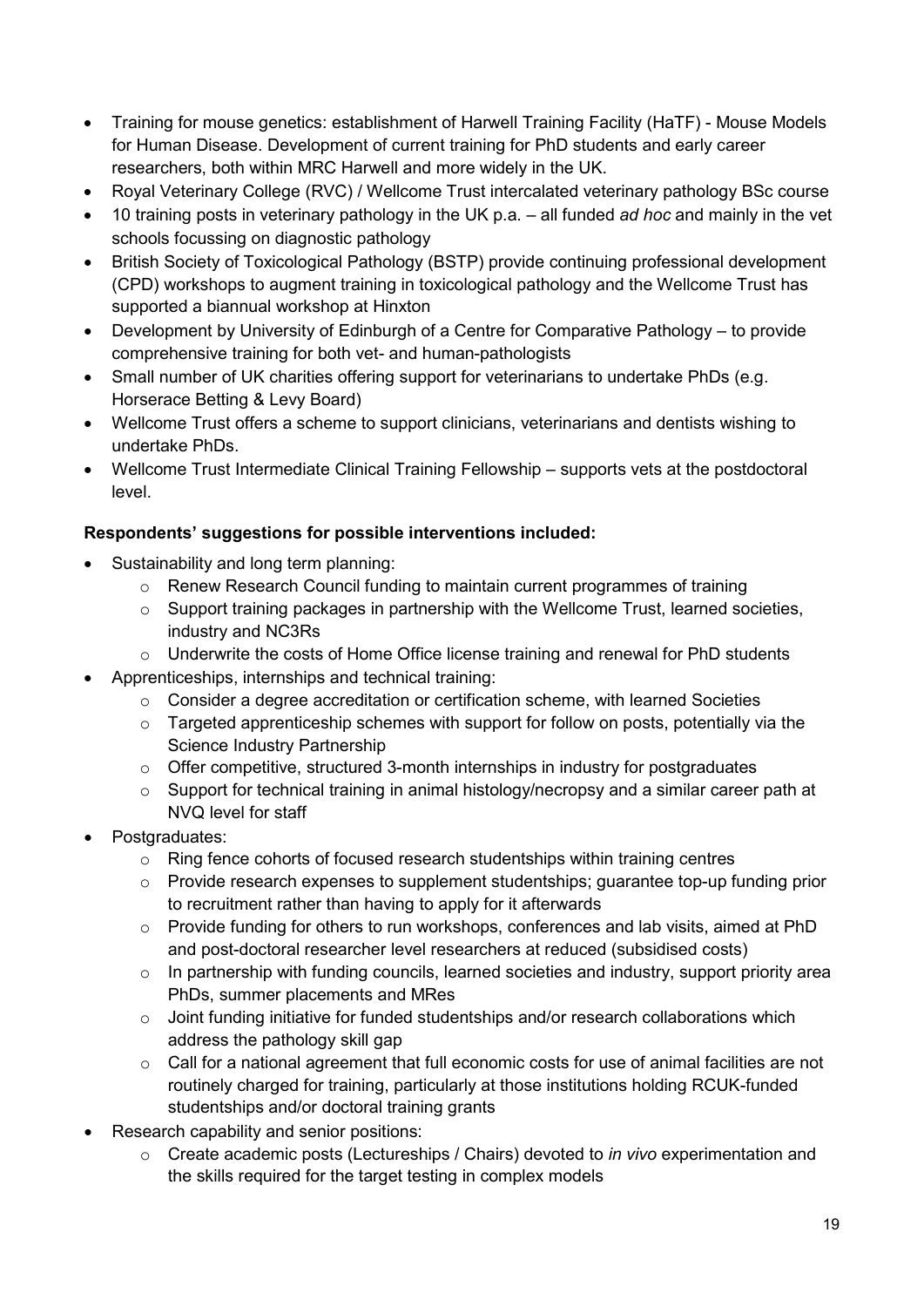- $\circ$  Reinstate studies of brain-behaviour relations in animal models as a strategic priority
- o Provide 1-2 year "pilot" grants (including staff support) to generate preliminary data / establish key methodological approaches for project grant applications for studies of brain-behaviour relations in animal models
- o Improve representation on research committees of people with adequate integrative background to be able to assess mechanism-based translational research proposals
- o More support for veterinarians to undertake MSc, PhD and post-doctoral research
- o Postdoctoral support for veterinary researchers: bulk funding to institutions, personal awards for promising individuals or thematic funding for specific research questions
- o Support career structures for researchers with veterinary expertise
- o A career path of competitive Professional/Technical Career Development Fellowships in parallel with research fellowships
- o Support for establishment of a UK Centre for Comparative Pathology
- Other support mechanisms:
	- $\circ$  Public engagement activities highlighting the positive effect of work to date on the UK economy
	- $\circ$  Develop a high profile internationally relevant job vacancies web site to attract in the best people from abroad
	- o Put pressure on Home Office to reduce the burden of the regulations on researchers
	- o Help 'de-stigmatise' animal research as an essential component of new medicines development
	- o Targeted support for training posts in laboratory animal pathology, probably as collaborations between research organisations and the veterinary schools
	- o Discuss needs with end users (industry)

# **Microbial physiology**

#### **Respondents cited the following reasons for vulnerability:**

- Difficulty in recruiting microbiologists at all levels
- Lack of coherent career structure beyond PhD
- Environmental microbiology and other niche areas not seen as attractive area to specialise; little content in undergraduate courses so lack of interest at early stage
- Reliance on long-term commitment e.g. for culture collections they cannot be replaced once gone
- Microbiology underpins many areas including food security, environmental research (such as bioremediation), all levels of biotechnology
- Decreasing number of both clinical and non-medical academic virologists in the UK shift to general infectious disease training

#### **Respondents identified the following needs for training in the UK:**

- Lack of expertise worldwide
- UK talent and infrastructure needs nurturing
- Developing collaborations outside the UK will also be important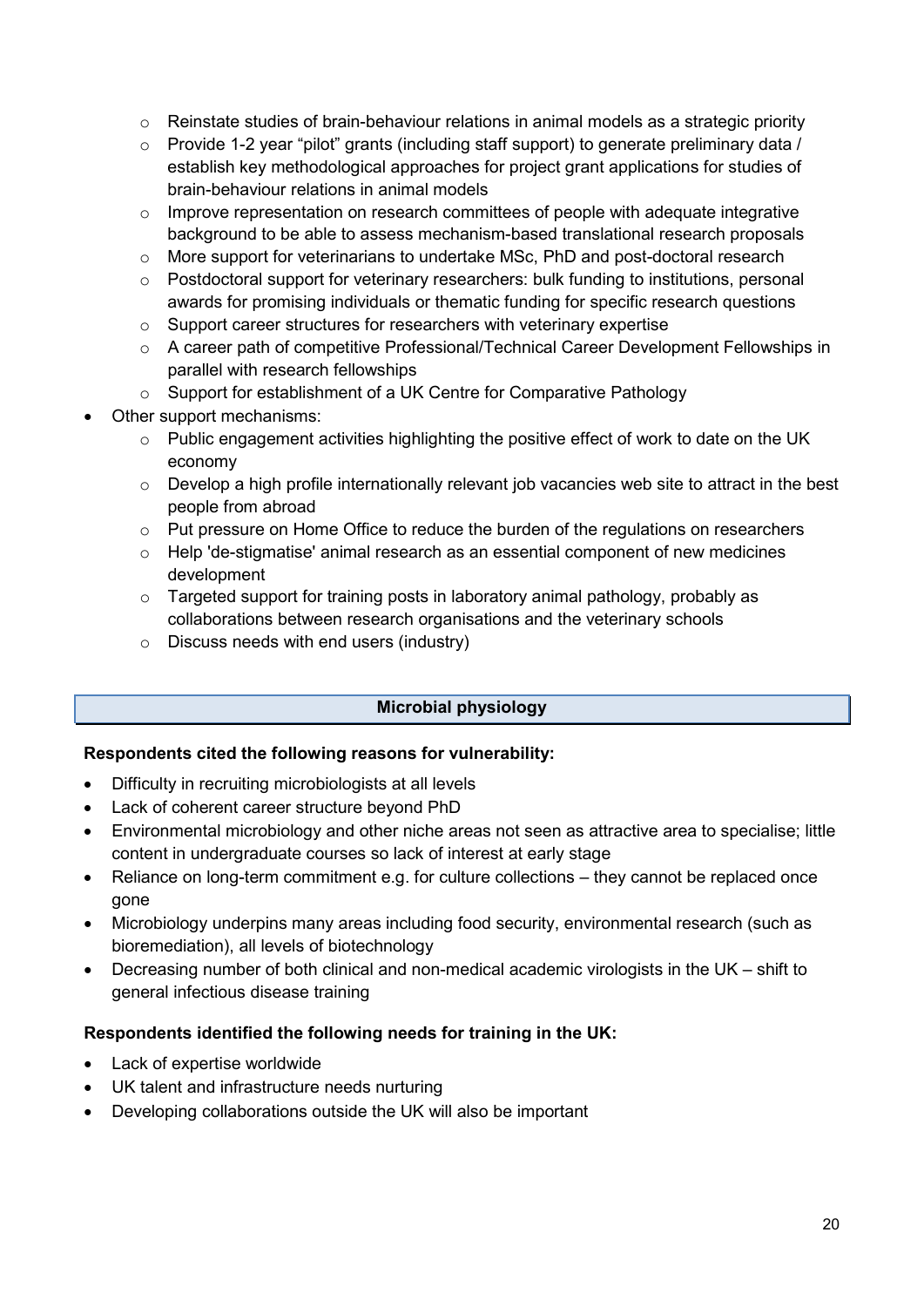# **Respondents cited the following current interventions:**

- Professional societies are aware and incorporate issue into scientific meetings and conferences where appropriate
- EU Horizon 2020 programme has highlighted microbiology and infectious disease as a priority for future research

# **Respondents' suggestions for possible interventions included:**

- Create longer term stability and support for career structures through:
	- $\circ$  General increase in capacity specific call for grant applications in microbial physiology and other basic microbial research (including virology)
	- o Support of early- to mid-career researchers to help establish new groups in the longer term (at expense of PhDs if necessary)
	- $\circ$  Re-training opportunities to increase numbers of PIs, including senior fellowships
- Need for community of vets and medics in area of zoonotic threats; career development opportunities including senior fellowships; work in partnership with private and public sector diagnostic labs.
- Long-term career opportunities will attract people
- Increase emphasis on basic research, including for molecular biology of viruses; ensure coverage of research that risks falling between remit of MRC and BBSRC

# **Other aspects of physiology and pathology**

# **Respondents cited the following reasons for vulnerability:**

- Toxicology: large reduction in MSc and PhDs; lack of postdocs with toxicology skills; difficult to recruit and retain experienced toxicologists
- Reproductive biology: little knowledge in human embryology which is substantially different from mouse embryology; those trained in human embryology work in human infertility sector and do not engage in research; retirement of senior scientists has resulted in complete lack of semen cryopreservation research in the UK
- Wound healing: reduced funding including cuts from government in science, technology, engineering and mathematics (STEM); lack of funding to provide adequate training at PhD level; requirement of interdisciplinarity
- Behaviour: loss of basic laboratory facilities leading to cessation of training opportunities at undergraduate and postgraduate levels
- Immunology: recruitment difficulties at early career stages

# **Respondents identified the following needs for training in the UK:**

- Toxicology: Need to nurture excellent UK skills base; worldwide lack of skills; students trained in UK are recruited abroad; support for re-growth of UK pharmaceutical industry
- Reproductive biology: worldwide shortage; visiting scientists unlikely to establish long-term research groups in the UK
- Behaviour: loss of UK expertise will contribute to brain drain in neuroscience more generally, with many postdocs taking positions in the US
- Immunology: worldwide shortage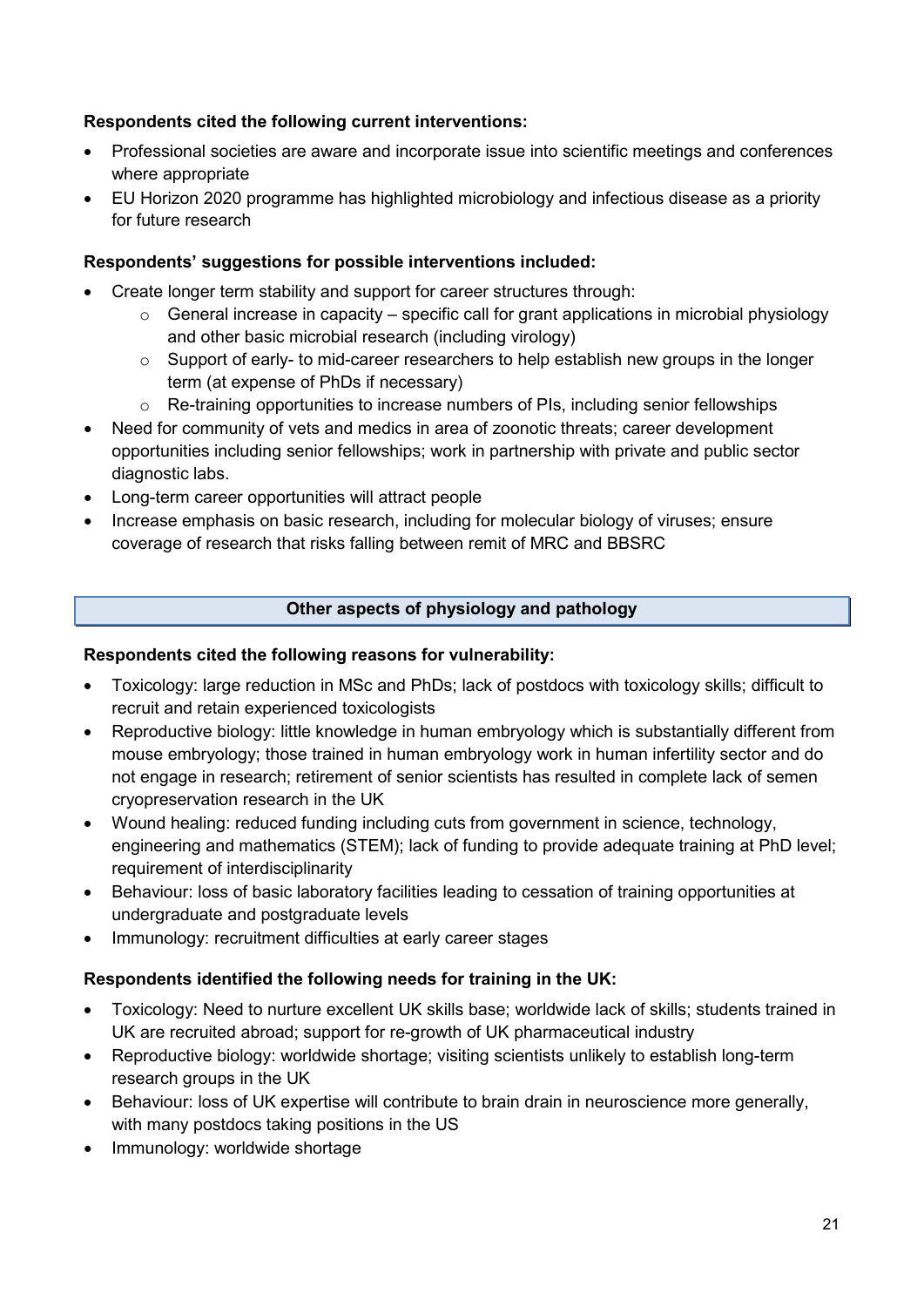# **Respondents cited the following current interventions:**

- Wound healing: The British Skin Foundation have a fellowship scheme but a shrinking pot of money and increased applications makes them very competitive
- Reproductive biology: The British Andrology Society runs an annual course for technicians working in infertility laboratories, aimed at maintaining operating standards (about 8 people p.a.)
- Behaviour: the British Association for Psychopharmacology (BAP) runs annual workshops in preclinical behavioural pharmacology but (reflecting the reduction in PhD students and Postdocs) attendance has declined in recent years. Publication in 2013 of an advisory booklet entitled 'Guiding Principles for Behavioural Laboratory Animal Science'.

- Toxicology: more interdisciplinary PhDs relating to toxicology; interaction with industry through Industrial CASE; support for career pathways through creation of postdoctoral positions
- Wound healing: support for fellowships in partnership with British Skin Foundation
- Reproductive biology: increase grant funding; support the strengthening of quality assurance mechanisms for infertility clinics; provide financial support for trainers on British Andrology Society course
- Behaviour: greater support for the high costs associated with behavioural research involving animals, including dedicated laboratory facilities and high animal maintenance costs; infrastructure funding specifically for the reinstatement of behavioural research labs and/or the modernisation of existing behavioural facilities; ring-fenced research studentships for projects that are predominantly behavioural in focus
- Immunology: balance between numbers of PhDs and fellowship / postdoc opportunities; increase support costs of PhDs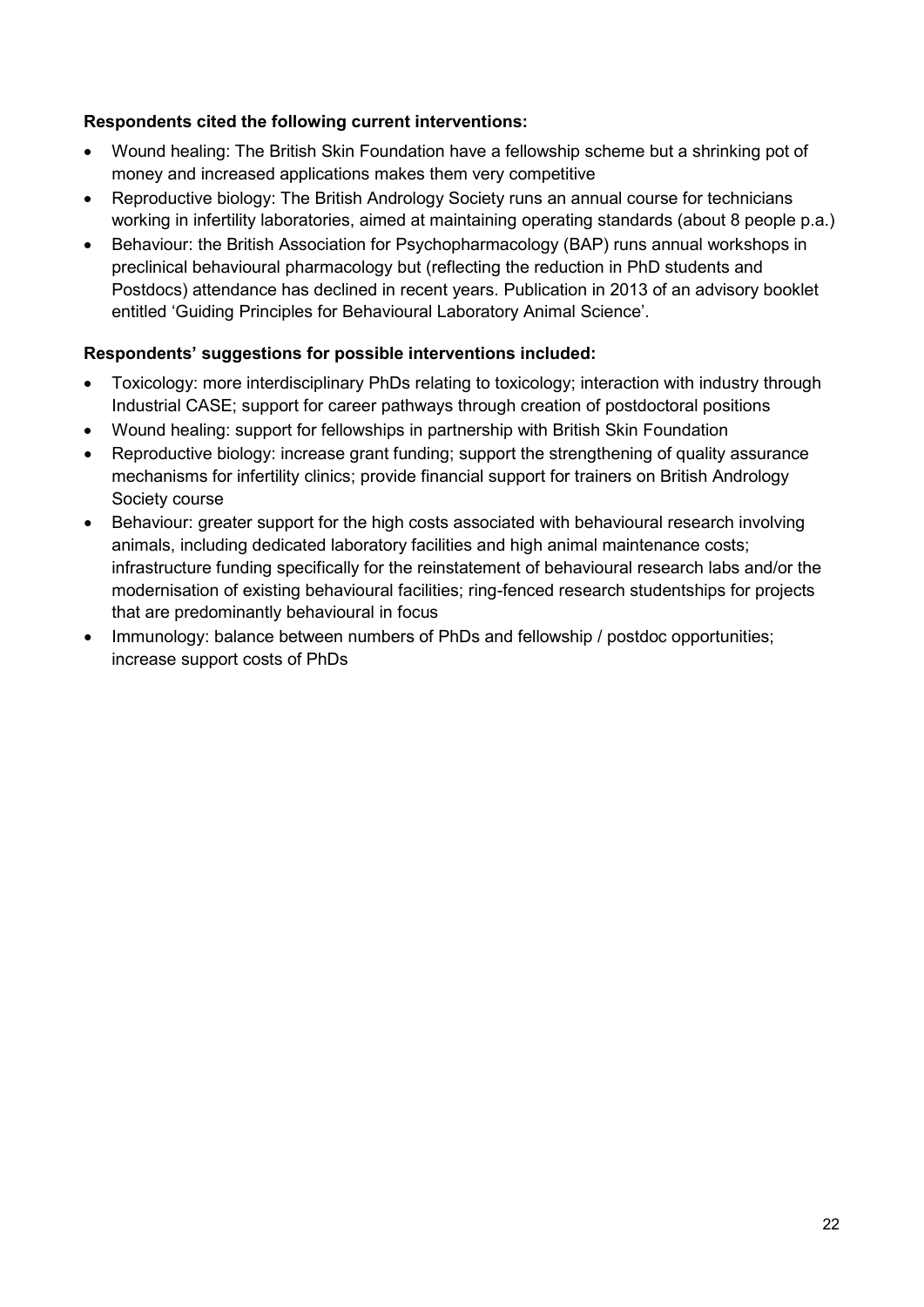# **ANNEX 4: AGRICULTURE AND FOOD SECURITY**

### **Headline messages:**

- Long term decline and shortages in plant- and field-based studies
- Ageing population and lack of succession planning
- Shortages are worldwide, not just in the UK
- Need for continued building of links between academia and industry
- Includes several 'niche' areas where there is high strategic importance but only a small number of individuals are needed, e.g. forestry, plant breeding, entomology

# **Responses by organisation type:**

| <b>Organisation type</b> | <b>Responses</b> |
|--------------------------|------------------|
| Academic                 | 18               |
| <b>Of which HEI</b>      | 11               |
| Of which Intramural      | 7                |
| <b>Industry</b>          | 6                |
| Other                    | 1                |
| <b>Society</b>           | 8                |
| <b>Grand Total</b>       | 33               |

# **Subject areas of concern within this category:**

- **Agricultural and plant sciences (12 responses):** including agri-engineering, agronomy, crop science, plant breeding, plant physiology
- **Pests and diseases (11 responses):** including acarology, entomology, mycology, plant pathology, weed biology
- **Forestry (4 responses):** including tree pathology
- **Food and nutrition (6 responses):** including sensory science, human and livestock nutrition

# **Respondents cited the following reasons for and levels of vulnerability**

*Darker colours indicate higher numbers of respondents citing reason / level*

|                    | Under-<br>graduate | <b>MSc</b>     | <b>PhD</b>     | Post-<br>doctoral<br>researcher | Independent<br>researcher | World<br>leading<br>researcher | Other          | Total<br>by<br>reason |
|--------------------|--------------------|----------------|----------------|---------------------------------|---------------------------|--------------------------------|----------------|-----------------------|
| Age                | $\overline{2}$     | 2              | 4              | 8                               | 18                        | 14                             | ◢              | 49                    |
| Career paths       |                    | $\overline{7}$ | 13             | 16                              | 11                        | 3                              | $\overline{2}$ | 59                    |
| Current<br>numbers | 15                 | 10             | 18             | 20                              | 16                        | 17                             | $\overline{2}$ | 98                    |
| <b>Diversity</b>   | 6                  | 2              | $\overline{4}$ | 10                              | 8                         | $\overline{7}$                 | 0              | 37                    |
| Future supply      | 15                 | 16             | 22             | 24                              | 18                        | 16                             | ◢              | 112                   |
| New area           | 3                  | 2              | $\overline{4}$ | 7                               | 5                         | 3                              | 4              | 25                    |
| Recruitment        | 18                 | 13             | 20             | 19                              | 16                        | 14                             | 0              | 100                   |
| Retention          | 5                  | 3              | 7              | 15                              | 14                        | 8                              |                | 53                    |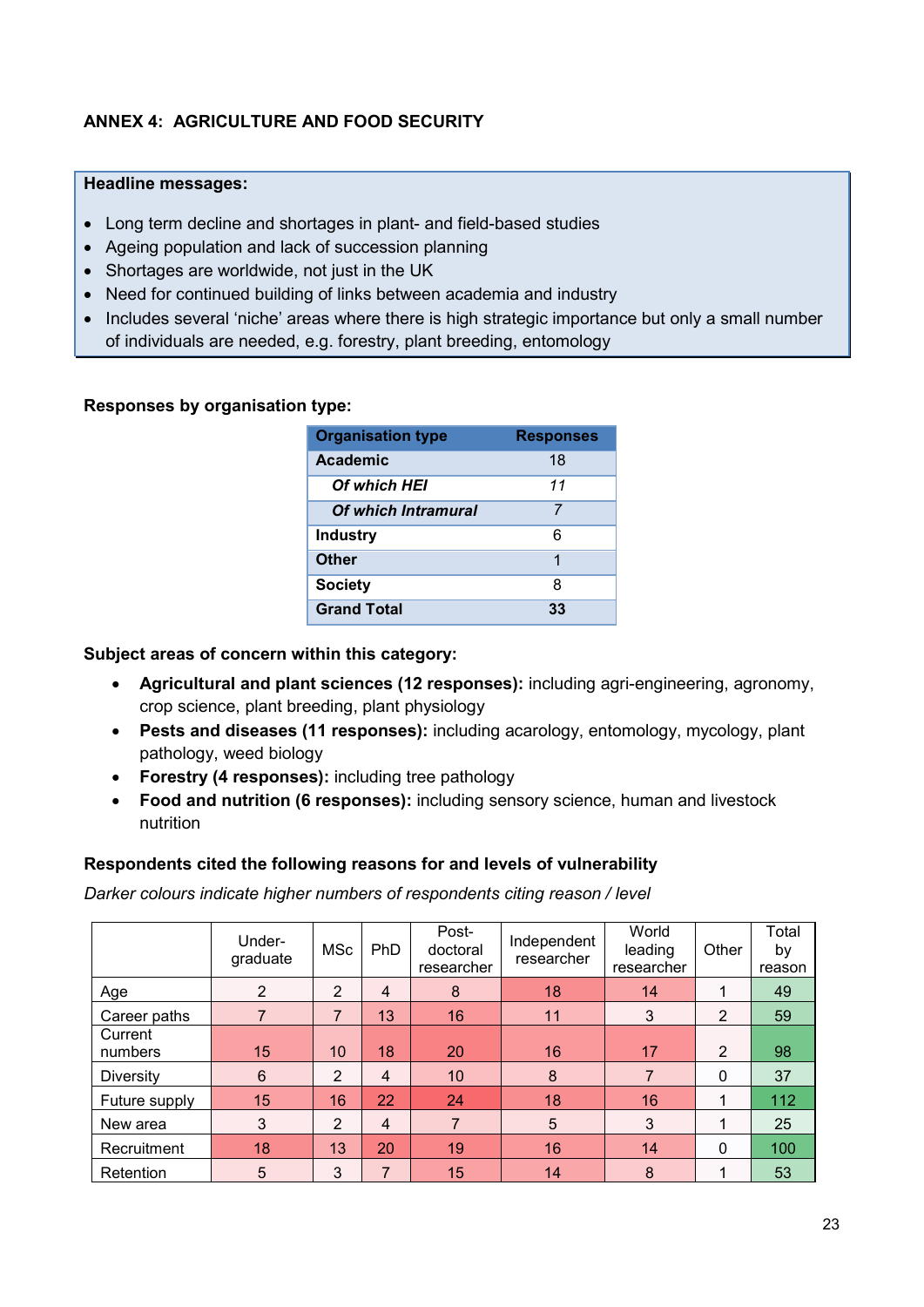|                | Under-<br>graduate | MSc | PhD | Post-<br>doctoral<br>researcher | Independent<br>researcher | World<br>leading<br>researcher | Other | ™otal<br>by<br>reason |
|----------------|--------------------|-----|-----|---------------------------------|---------------------------|--------------------------------|-------|-----------------------|
| Training       | 18                 | 17  | 18  | 18                              | 4                         |                                |       | 80                    |
| Other          |                    |     |     |                                 |                           |                                |       |                       |
| Total by level | 89                 | 72  | 110 | 137                             | 111                       | 85                             |       | 615                   |

# **Agricultural and plant sciences**

### **Respondents cited the following reasons for vulnerability:**

- Long-term decline in crop sciences little capacity within HEIs to teach, many senior academics have now retired and not been replaced
- Difficulty in attracting students and early career researchers, especially to field-based studies
- Many people who are trained in the UK do not stay in academia or move to work abroad
- Current Advanced Training Partnerships do not meet the needs of academia or industry in certain highly specialised areas such as plant breeding
- Much evidence has been provided in the UK Plant Sciences Federation's "UK Plant Science" status [report](https://www.societyofbiology.org/policy/ukpsf/uk-plant-science-status-report) (published Jan 2014)
- Concerns over lack of development of new agrochemicals move to development of novel biologics but lack of core skills such as product chemistry and bioinformatics

### **Respondents identified the following needs for training in the UK:**

- Shortage is worldwide, not just UK
- For plant breeding in particular there is a global shortage (only about 200 in the UK) and the few people who are trained are often recruited in / to the US. The UK needs about 12 new plant breeders each year.
- EU employment laws make it difficult to recruit people from USA / Asia

#### **Respondents cited the following current interventions:**

- In-house training and work based learning
- There are a few existing short courses but there are not many of them and there are few opportunities at more senior levels
- MSc in Plant Genetics and Crop Improvement (at University of East Anglia and John Innes Centre) includes plant breeding – but is at risk of losing support as it currently relies on charity
- Current plant science summer schools are helping attract younger people in
- Gatsby Charitable Foundation provides PhD studentships across the plant sciences
- New Phytologist Trust sponsors a next generation science conference for graduate students in the plant sciences

- Create clear career pathways for crop and plant scientists: wider consultation with industry: support work based learning; attract and retain high calibre research leaders
- Specific training: MSc in plant breeding; basic agronomy training at research institutes
- Support and increase (publication) impact of field experimentation, sites and facilities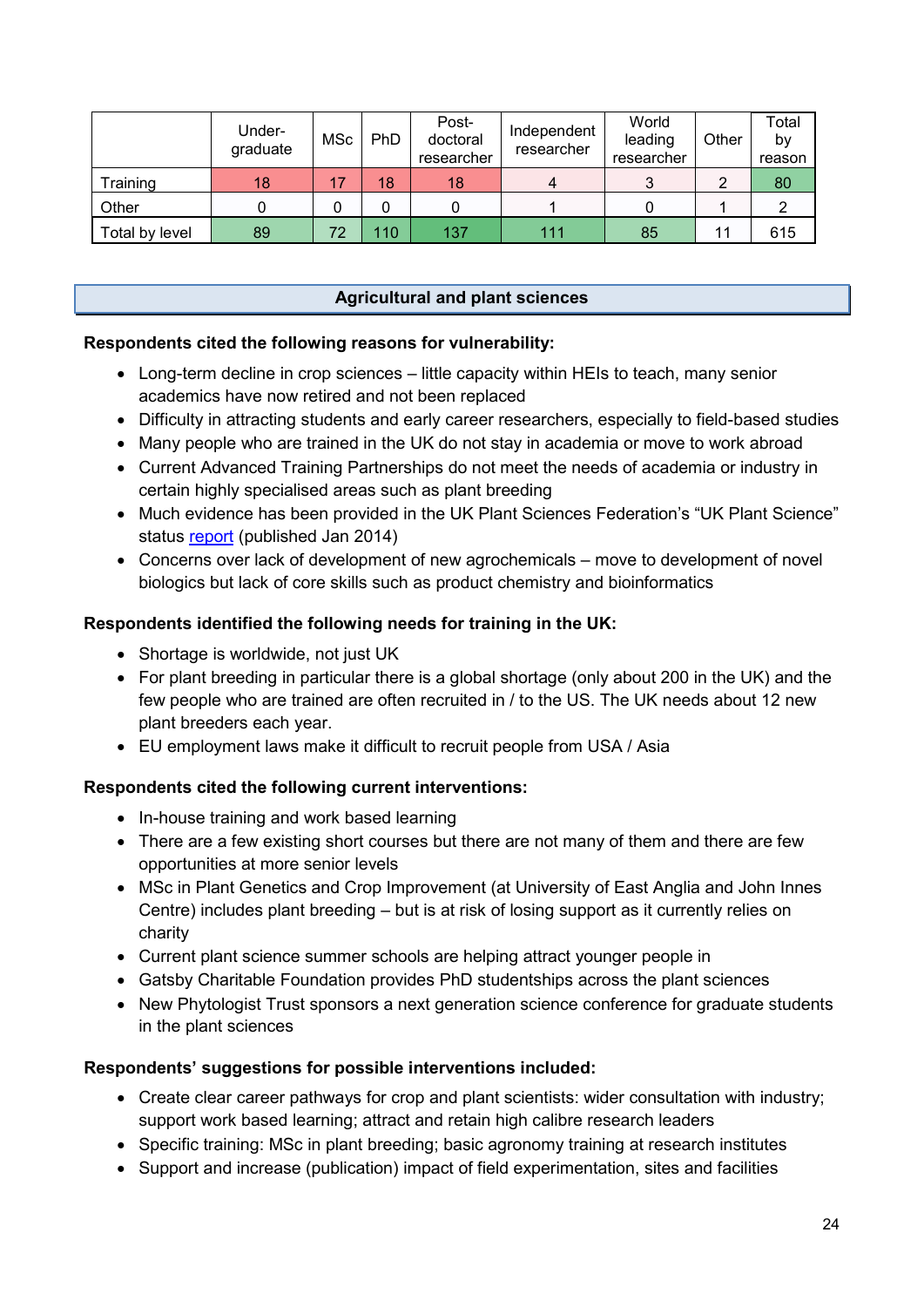- Sustain current funding (e.g. AgriNET, SARIC and CIRC) longer term
- Work with other organisations to promote plant science in the UK, especially at schools level
- Fund apprenticeships, employer-led training, industrial studentships and teaching fellowships

# **Pests and diseases**

Note that plant pathology is also relevant to agriculture and plant sciences described above, and tree disease is included under forestry research.

### **Respondents cited the following reasons for vulnerability:**

- Grave shortage of appropriately trained scientists few places that can offer the training needed and few people being trained
- Substantial long-term decline in undergraduate teaching of these areas and disinterest due to lack of exposure at earlier levels
- Age profile a major concern
- Increased demand for expertise because of evolution of pesticide resistance
- Need for more stringent regulation
- Research often does not lead to high impact publications or highly competitive grant proposals
- Research Council committee structure is biased against whole organism biology
- Need for combined expertise of microbiology and zoology

# **Respondents identified the following needs for training in the UK:**

- UK should have the capacity in scientific expertise it needs to fulfil social and economic targets
- UK has an unusual climate in relation to its latitude and therefore unusual growing conditions for crops, therefore need relevant expertise within the UK
- New EU regulations which affect sales or use of pesticides will require greater specialist expertise – already resulting in increased demand for plant pathology expertise throughout Europe
- In acarology, other countries have same problem

# **Respondents cited the following current interventions:**

- Gatsby Summer School and British Society of Plant Pathology support for undergraduate summer vacation bursaries – have attracted several PhDs to plant pathology
- Royal Entomological Society awards three scholarships at MSc level and supports travel and outreach activities including international symposia
- Horticultural Development Company awards three scholarships at MSc level in Integrated Pest Management
- Agriculture and Horticulture Development Board is supporting weed science with funding the remaining active research groups (including relevant engineering) and attempting to develop a training fellowship by way of succession
- The British Mycological Society has a small number of guides to practicals in mycology for primary, secondary, and university students; they also run scientific meetings on various topics in mycology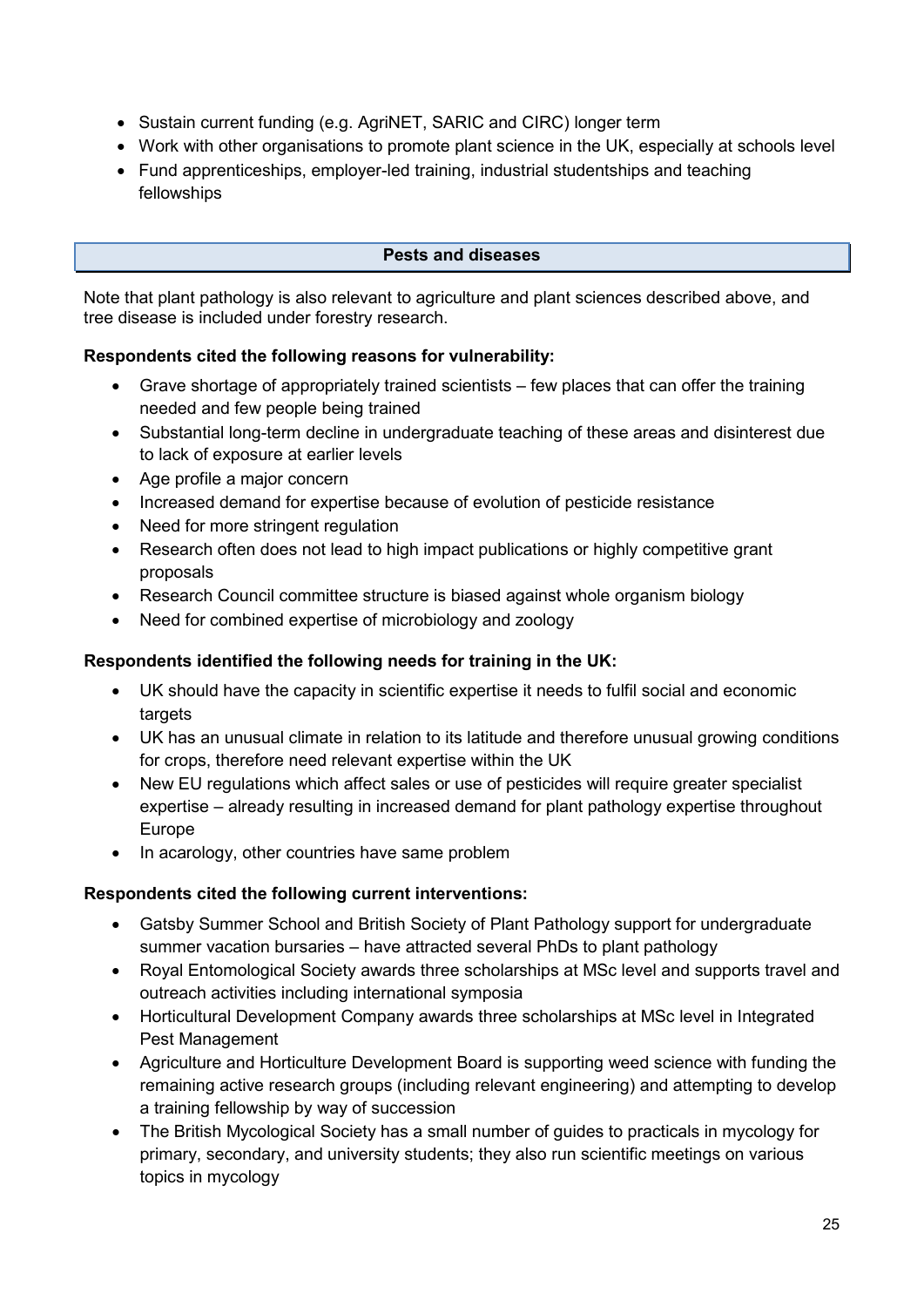• The Wellcome Trust has given a strategic award to the Medical Mycology and Fungal Immunology Consortium to promote medical mycology research and increase public understanding of the clinical importance of fungal infections

# **Respondents' suggestions for possible interventions included:**

- Broaden life science teaching in UK universities
- Encourage updated policy to reflect legislative changes
- Strengthen industry-academia links
- Support accredited MScs in Plant Pathology
- Ring fence appropriate training money including fellowships
- Provide funding for fundamental entomological science, especially in areas like taxonomy/systematics, including molecular taxonomy, population genetics studies and functional genomics studies
- Fund international collaborations at full grant level or more grants to develop collaborations that may lead to full funding
- Targeted capacity building through establishment of a multidisciplinary research / training centre

### **Forestry**

#### **Respondents cited the following reasons for vulnerability:**

- Very little HE research in forestry and what there is mostly relates to overseas forestry
- Recruitment of undergraduates is a concern
- Shortage of postdoctoral level research skills
- Concern that consolidation in the HE sector is leading to generic qualifications that do not differentiate forestry – has implications for the profession as well as for recruitment of researchers
- Forestry Commission's forest research agency is the smallest Government Research Institute and faces an uncertain future as the Forestry Commission is undergoing institutional change
- Need for postdoctoral specialists rather than multidisciplinarity. In-house training no longer possible due to Forest Research Agency's budget cuts.

#### **Respondents identified the following needs for training in the UK:**

- UK forestry has particular characteristics related to the history of post-glacial colonisation and also socio-economic factors
- European countries also have recruitment and retention difficulties

#### **Respondents cited the following current interventions:**

- Institute of Chartered Foresters is trying to co-ordinate better communication and resourcesharing in the HE sector and to help with recruitment e.g. through accreditation and promotion
- Some attempts at Continuing Professional Development (CPD) but there are limited resources for this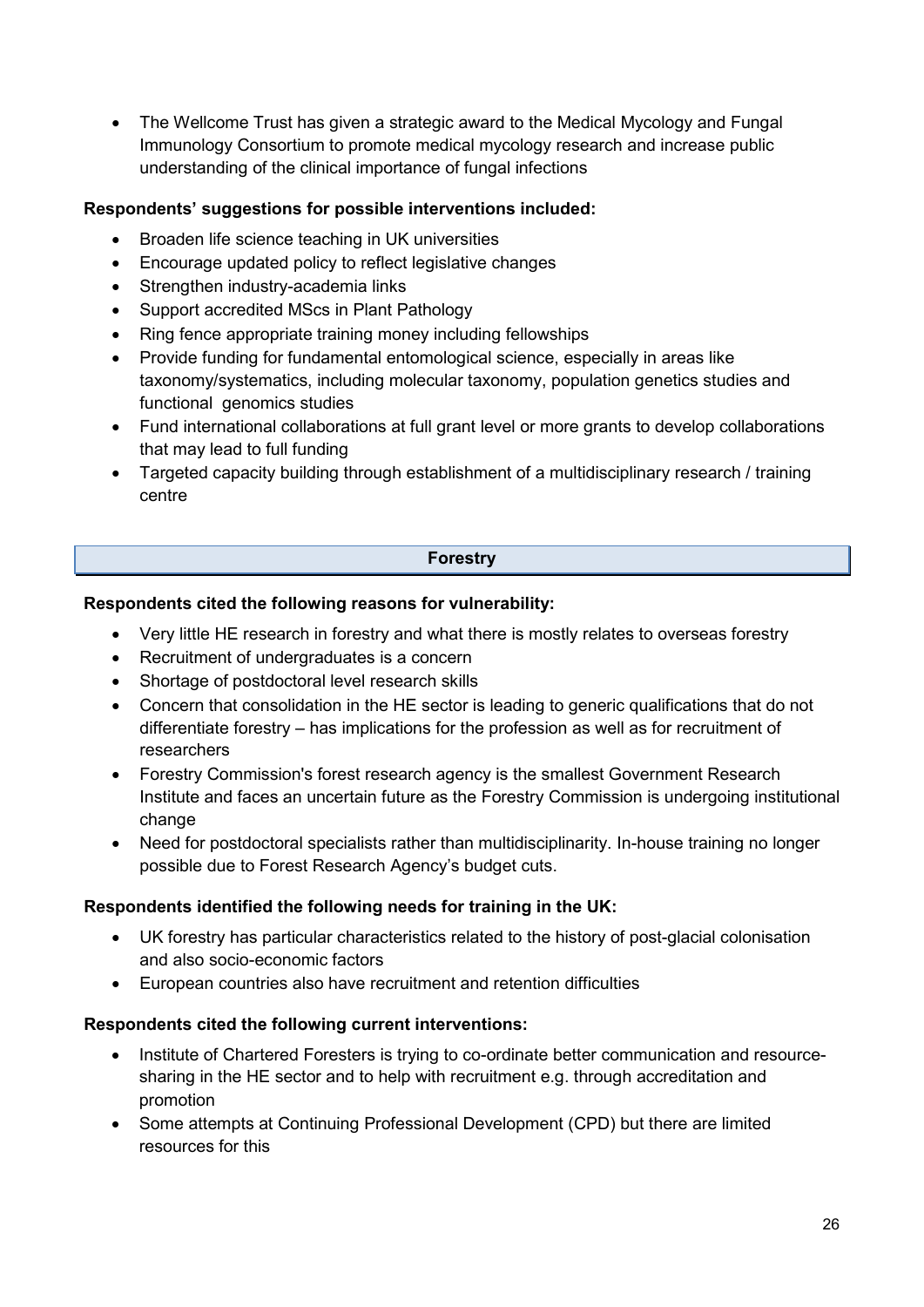- Some highly applied PhDs are sponsored by the wood-processing sector at Napier University and Herriot Watt and historically a few CASE studentships dealing mostly with social science issues
- No forestry-specific initiatives aimed at the doctoral and postdoctoral level to encourage potential researchers

# **Respondents' suggestions for possible interventions included:**

- Forestry-specific PhDs
- Support careers by recognising impact of forest research
- Intervention at EU level support collaboration

# **Food and nutrition**

# **Respondents cited the following reasons for vulnerability:**

- Becoming harder for industry to recruit at undergraduate or masters level not seen as an attractive career choice at the undergraduate level
- Insufficient individuals available to meet requests for placements opportunities and jobs in industry
- Lack of suitably qualified UK postdoctoral / senior researchers; general lack of capacity

# **Respondents identified the following needs for training in the UK:**

- Increasingly difficult to recruit a UK student who meets eligibility criteria
- Career progression can become dependent on ability / willingness to relocate to other research centres, e.g. in a multinational company
- Global placements are rare need to sustain skills & expertise irrespective of origin of individual(s) participating to progress the expertise
- Companies have nowhere to go in the UK for high quality nutritional research in wellequipped facilities on a scale that is necessary
- Deficit of active livestock nutrition research in the UK commercial work is undertaken overseas and may not be directly relevant to the UK
- Some recruitment from abroad currently

# **Respondents cited the following current interventions:**

- Summer placements in industry
- Tailored training programmes and networking events
- A very small number of PhD studentships (hard to fill), one-year placements and graduate placements
- Some aspects are covered by training programme at University of Nottingham
- An attempt under the Agri-Tech Centres for Agricultural Innovation to establish a capability for both ruminants and monogastric species

# **Respondents' suggestions for possible interventions included:**

• Continue supporting links with industry, e.g. student participation in Modular Training Partnership and Advanced Training Partnership programmes; early involvement of research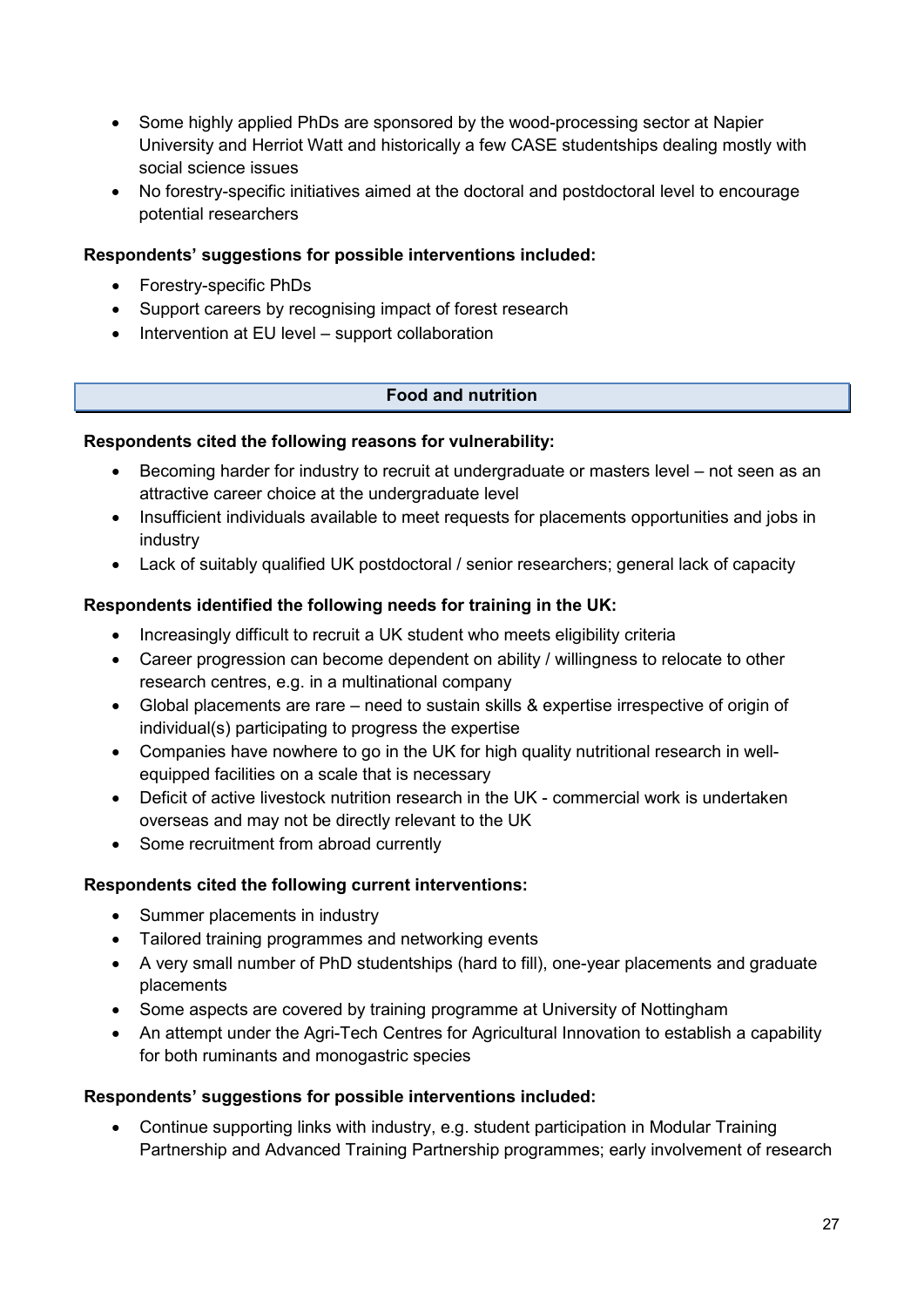students in collaborative projects; subsidies for training courses and studentships part funded with industry; continued support for Industrial CASE Partnership awards (ICPs)

- Capacity building in university sector, especially with key institutions that have some remaining legacy of capability: targeted grants / initiatives
- Assessment of industry/commercial requirement with a long-term perspective and linked to health, welfare and particularly realising the benefits of advances in genetic potential.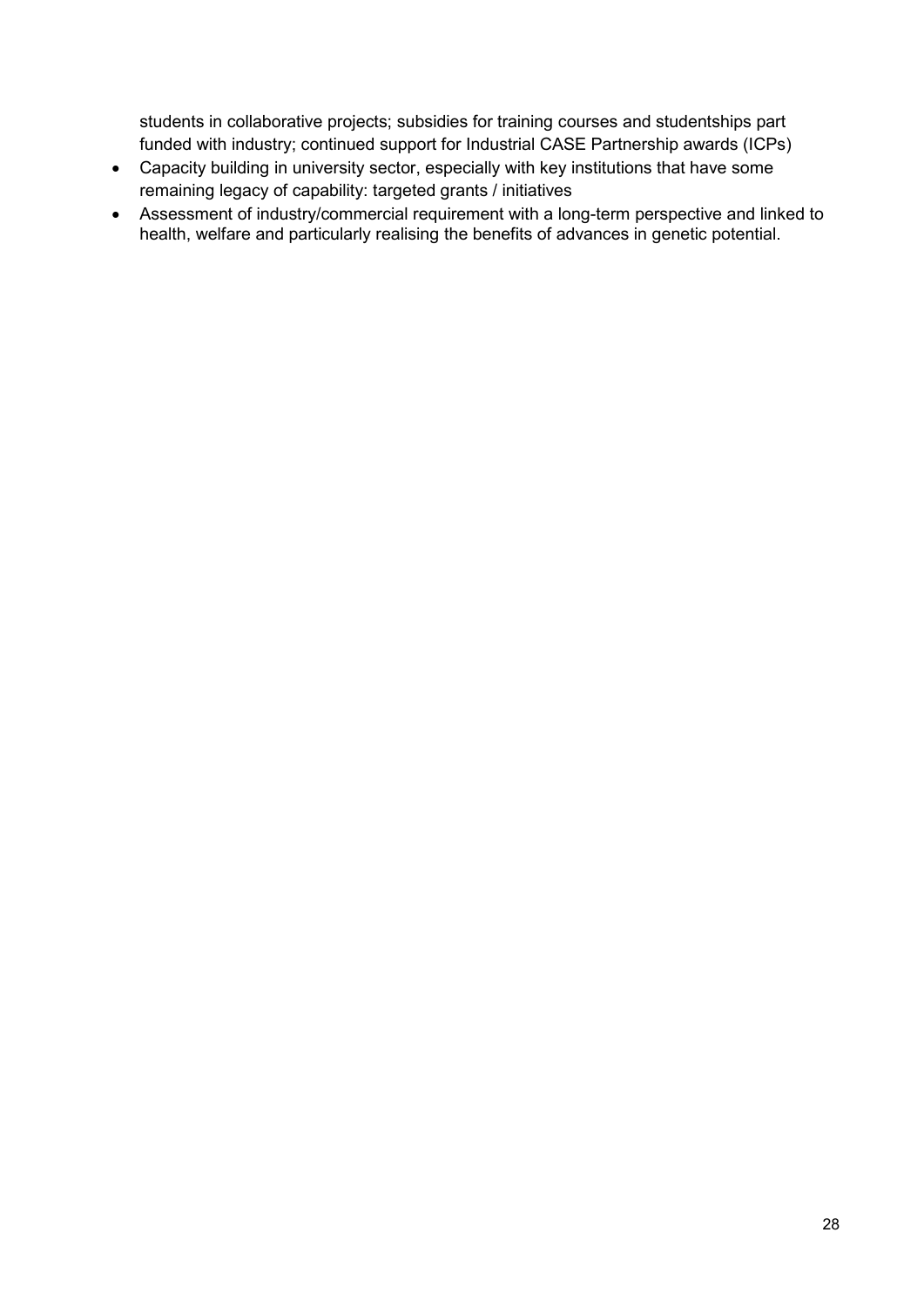# **ANNEX 5: CORE RESEARCH AND SUBJECT SPECIFIC SKILLS**

#### **Headline messages:**

- There is some on-going concern about levels of core research skills, including those relating to interdisciplinarity (described in more detail in Annex 1, page 7) and numeracy (which underpin but are separate from maths, statistics and computational biology skills described in Annex 2, page 13).
- The inadequacy of numeracy skills in researchers results from a lack of sufficient input at the school and undergraduate levels.
- Taxonomy skills continue to be a concern, with a lack of future supply of individuals; intervention is needed at the school and undergraduate levels.
- Several respondents described the need for better training and career structure for (academic) early career researchers. Such support would be at the expense of funding for postgraduates.

| <b>Respondents by organisation type</b> |  |  |  |  |
|-----------------------------------------|--|--|--|--|
|-----------------------------------------|--|--|--|--|

| <b>Organisation type</b>             | <b>Responses</b> |
|--------------------------------------|------------------|
| Academic                             | 29               |
| <b>Of which HEI</b>                  | 19               |
| Of which<br><i><b>Intramural</b></i> | 4                |
| <b>Of which Network</b>              | 6                |
| <b>Society</b>                       | 7                |
| <b>Industry</b>                      | O                |
| Other                                | 1                |
| <b>Grand Total</b>                   | 37               |

#### **Subject areas of concern within this category:**

- **Core research skills (13 responses):** including numeracy, experimental design, research conduct/ethics, science communication, team working, core research skills for clinicians, entrepreneurship
- **Subject specific skills (17 responses):** including those which do not fit within other categories, such as those for research in dentistry, mental health, malaria, single cell genomics, stroke, taxonomy (5 responses), flow cytometry, pre-mRNA splicing, genetic epidemiology, oncology
- **Other vulnerabilities within the bioscience and medical sciences (7 responses):**  including vulnerabilities in the career pipeline, fundamental research and public health

#### **Respondents cited the following reasons for and levels of vulnerability**

*Darker colours indicate higher numbers of respondents citing reason / level*

|                    | Under-<br>graduate | <b>MSc</b> | PhD | Post-doctoral<br>researcher | Independent<br>researcher | World<br>leading<br>researcher | Other | Total<br>by<br>reason |
|--------------------|--------------------|------------|-----|-----------------------------|---------------------------|--------------------------------|-------|-----------------------|
| Age                |                    | 2          | 4   | b                           | 5                         | b                              | u     | 23                    |
| Career paths       | 4                  | 6          | 8   | 12                          | 12                        |                                |       | 50                    |
| Current<br>numbers | 6                  | 8          |     | 9                           | 8                         | 6                              |       | 44                    |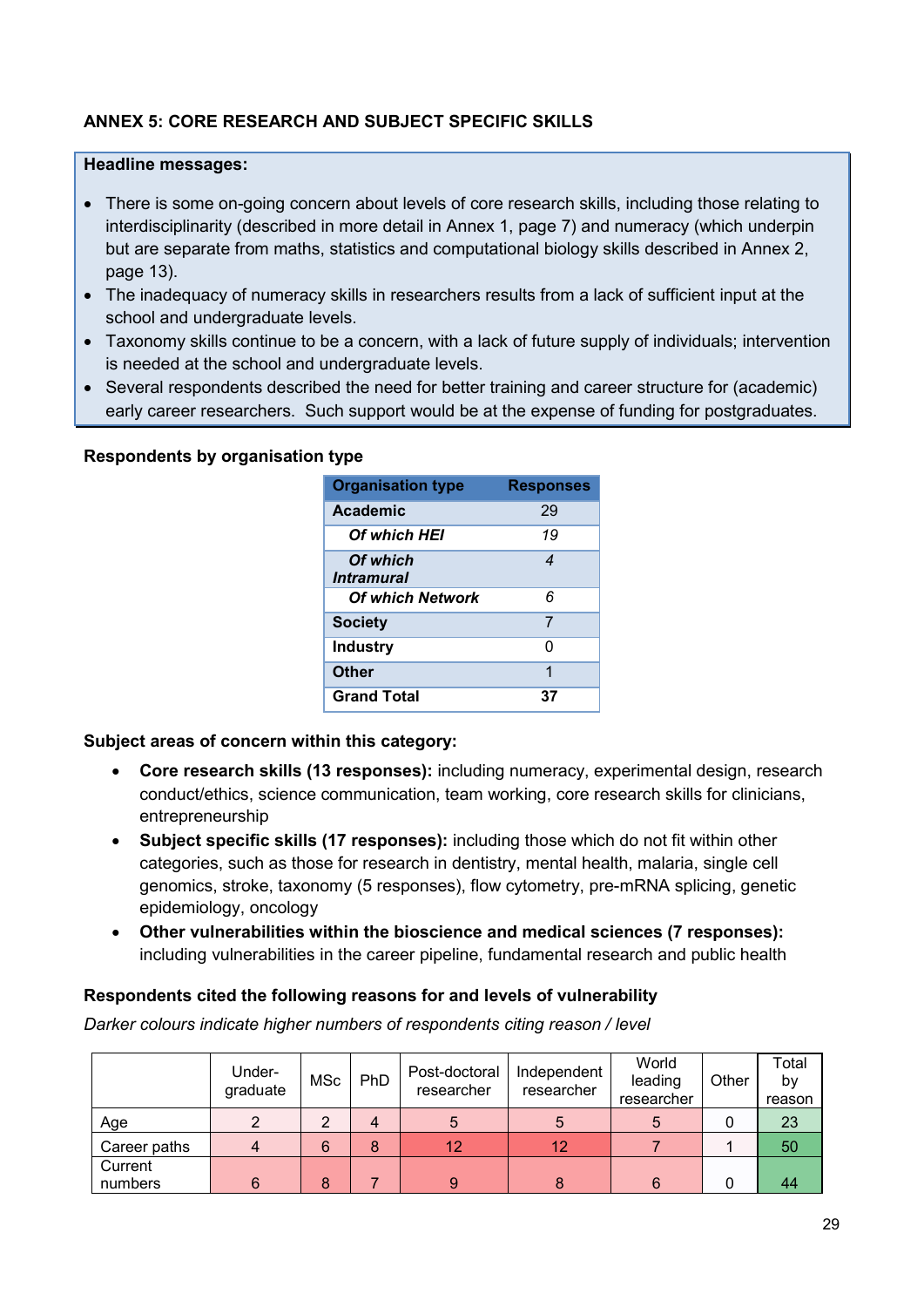|                  | Under-<br>graduate | <b>MSc</b>     | PhD             | Post-doctoral<br>researcher | Independent<br>researcher | World<br>leading<br>researcher | Other | Total<br>by<br>reason |
|------------------|--------------------|----------------|-----------------|-----------------------------|---------------------------|--------------------------------|-------|-----------------------|
| <b>Diversity</b> |                    | $\overline{2}$ | 3               | 5                           | 5                         | 3                              | 0     | 19                    |
| Future supply    | 6                  | 6              | 10              | 12                          | 13                        | 10                             |       | 58                    |
| New area         | $\overline{2}$     | $\overline{2}$ | 3               | 5                           | 5                         | 5                              |       | 23                    |
| Recruitment      | $\overline{4}$     | 7              | 12 <sup>1</sup> | 13                          | 12                        | 10                             | 0     | 58                    |
| Retention        | 0                  | 4              | 10              | 11                          | 8                         | 7                              | 0     | 40                    |
| Training         | $5\overline{)}$    | 6              | 10              | 11                          | 9                         | 5                              | 0     | 46                    |
| Other            | $\Omega$           | 0              | 0               | $\Omega$                    | $\Omega$                  | 0                              | 0     | 0                     |
| Total by level   | 30                 | 43             | 67              | 83                          | 77                        | 58                             | 3     | 361                   |

### **Core research skills**

# **Respondents cited the following reasons for vulnerability:**

- Numeracy and experimental design (including design of complex clinical trials): fewer students are obtaining A-level maths – more maths training is needed at schools level. Emerging areas such as systems biology and bioinformatics require underpinning mathematical skills; there is a need good experimental design in research relating to animal welfare and the 3Rs. Lack of training opportunities to support this.
- Very few medical technology entrepreneurship training programmes in all of Europe, yet this knowledge base is crucial for anyone working in the area.
- Lack of researchers with ability to articulate purpose and impact of their research to policymakers, the public and others.
- Lack of interdisciplinary / team-work training at undergraduate / postgraduate levels.
- Success measured on numbers of individual successes rather than working with a large team on a project.
- Lack of emphasis on research training at undergraduate / postgraduate levels for clinicians.
- No requirement for 3Rs training beyond the modules needed for the Home Office licence.

# **Respondents identified the following needs for training in the UK:**

- Worldwide shortage of numerate graduates. Implications for both academia and industry lack of skill affects UK competitiveness.
- Lack of communication skills in UK researchers creates a barrier to wider engagement, understanding, collaboration and advocacy.
- Need for research skills among all clinical staff within NHS cannot be addressed by recruiting from abroad.
- Risk of UK falling behind other European and international countries that are proactively addressing shortage of skills in experimental design.

#### **Respondents cited the following current interventions:**

- Summer schools and internships:
	- o BCA/CCP4 Summer School every year at Diamond and St Andrews (alternate years). This course is targeted to PhD students who have completed  $\sim$ 1 year of basic crystallography and offers about 40 places.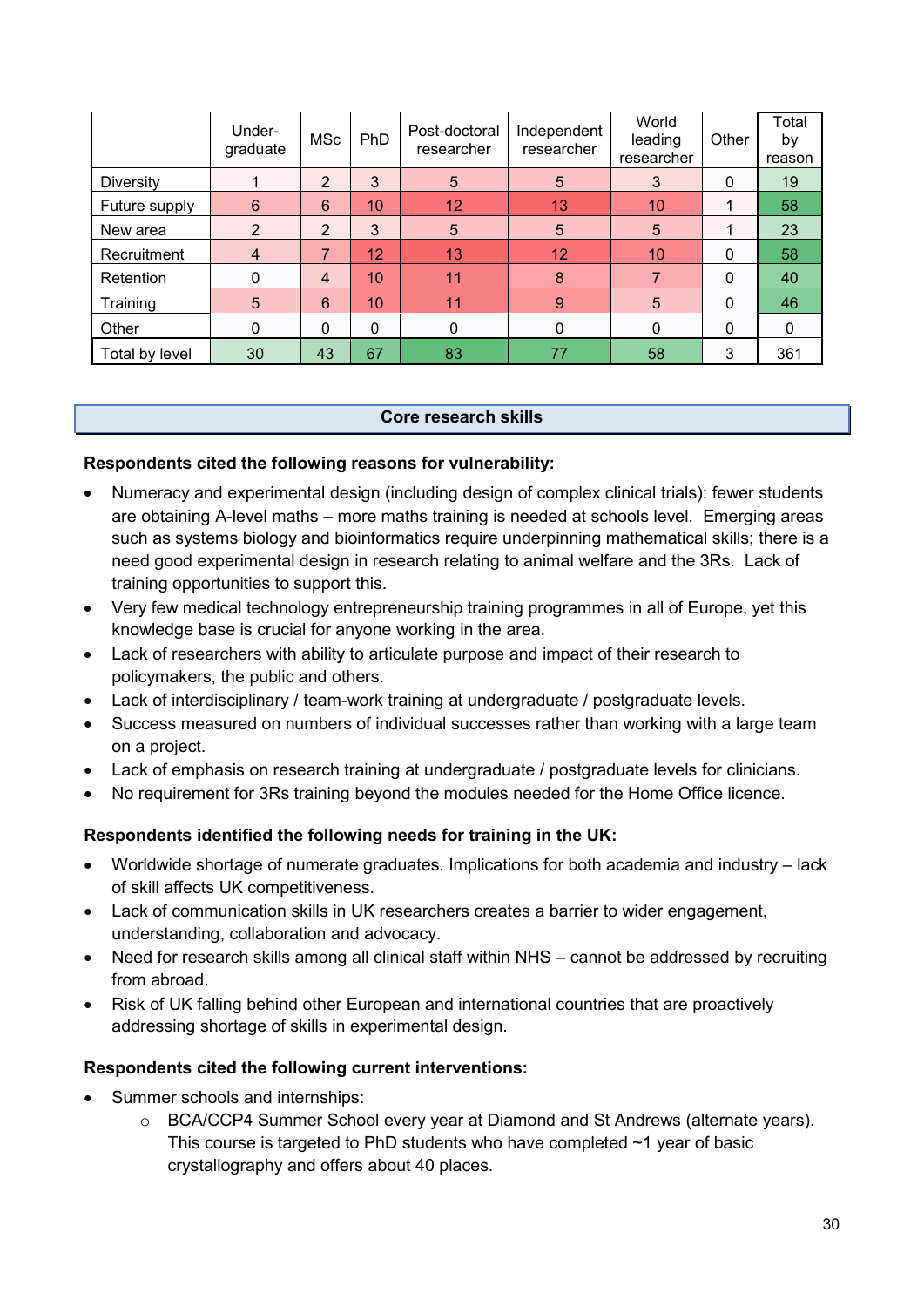- $\circ$  Research Council and learned society support for undergraduate research experience placements involving underpinning mathematical skills.
- o Research Council Policy Internships help address communication skills.
- Technical training:
	- $\circ$  University of Bristol is now running a series of four free tutorials to provide training in computational simulations through CCP-BioSim.
	- o National Institute for Health Research (NIHR) acknowledges the strategic importance and shortage of clinical trial expertise. However, this funding stream only applies to existing NIHR Trainees and further training within the setting of a Clinical Trials Unit (in receipt of NIHR CTU Support Funding).
	- o EU-wide consortium of universities beginning to train the next generation of medical technology entrepreneurs. UK members include Imperial College, Newcastle University and Bristol University.
	- o RSPCA have received approval to run a pilot two-day course entitled 'Animal Research: Critical, Challenging and Creative Thinking' as part of the Doctoral Skills Development Programme at UCL. This pilot will take place in February 2015. Production by RSPCA of a complete set of educational materials suitable for tertiary and Higher Education (including postgraduate).
- Use of up to 10% of EPSRC DTP for Doctoral Prize Fellowships.
- Europe PubMed Central Access to Understanding science writing competition and development of a web-based resource for researchers and the public.
- CLOSER longitudinal studies programme (backed by MRC and ESRC), which aims to enhance training and capacity building in interdisciplinary life-course research, with a particular focus on equipping researchers to demonstrate impact.

- Support and develop maths skills for Higher Education (HE) students:
	- $\circ$  Work with HE funding bodies to convey importance of developing maths skills prior to undergraduate study
	- o Continue to fund current SysMIC online course (currently oversubscribed), although some adaption of content may be required
	- o Develop additional online resources (e.g. statistics, recorded lectures) where students can enhance their maths-based training
	- $\circ$  Support interdisciplinary training of PhD students with an emphasis on the development of maths skills
	- o Support the development and retention of workshops that enhance or train individuals in these skills
	- $\circ$  Expand the length of Research Experience Placements to help support interdisciplinary projects
	- o Incorporate interdisciplinary training at undergraduate level, e.g. through Society of Biology Degree Accreditation Scheme
- 'Topic specific' Centres for Doctoral Training of the sort currently being offered by NERC (but in the area of mathematical / quantitative biology, statistics, modelling) – rather than making it a mandatory requirement of a more general Doctoral Training Partnership.
- Individually tailored CASE studentships, and ring-fenced fellowships, involving high levels of numeracy.
- New degree programmes in medical technology entrepreneurship.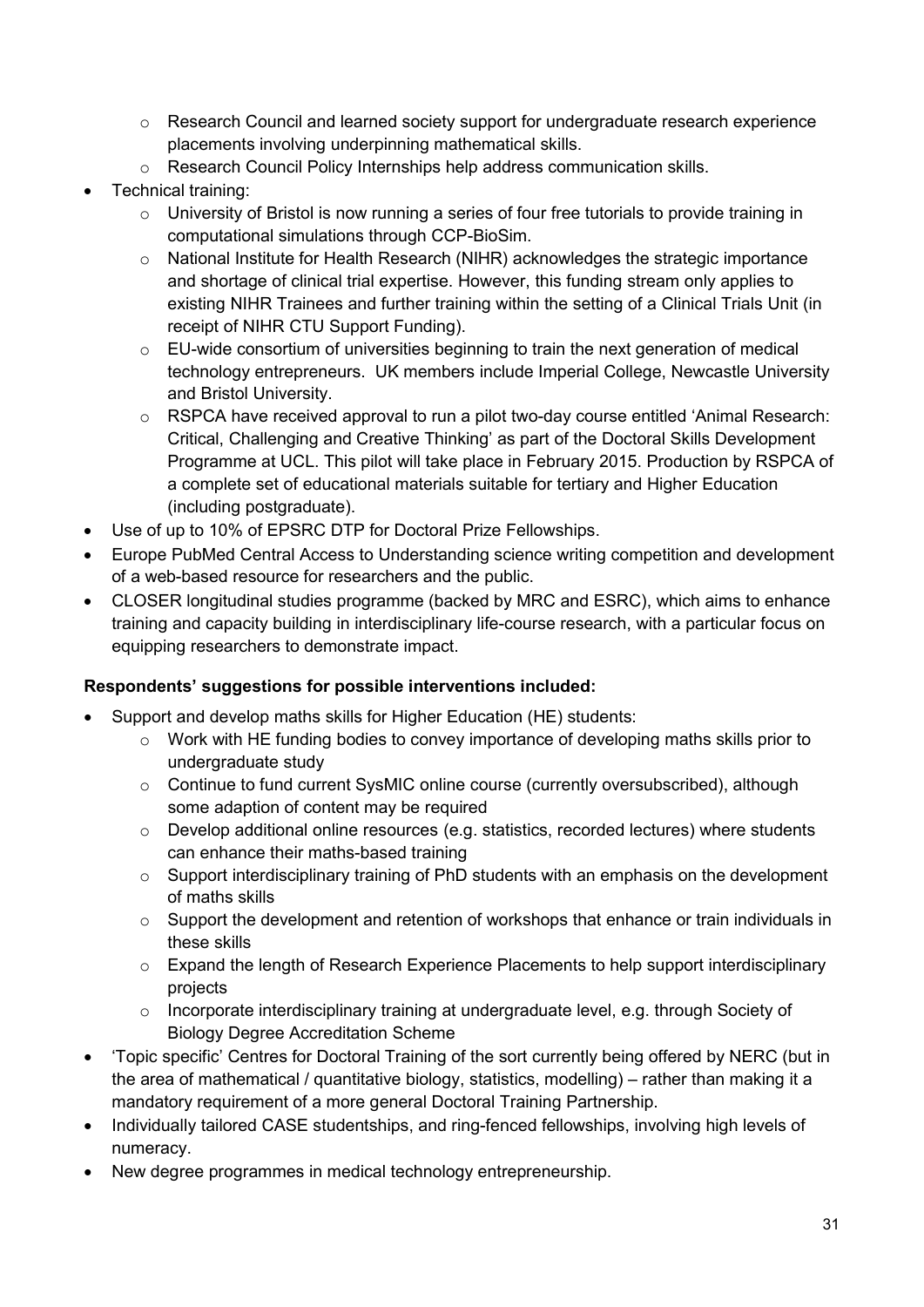- Fellowship funding for non-degree programmes in the model of Stanford's BioDesign programme.
- Development of researcher training days that help define the framing of research purpose and impact that is mutually beneficial to the consumers, practitioners and decision-makers, particularly in an interdisciplinary context.
- Further training for researchers on methodology, research design, bioinformatics, quantitative skills and computing analytics, as well as management and entrepreneurial skills is needed to capture the broad range of requirements of the medical research sector. Joint working between MRC, NIHR and HEFCE to create a research-ready NHS workforce.
- Continue to support MRC Methodology Fellowships and the MRC Hubs for Trials Methodology Research.
- Collaboration with charities or other partners to provide specialist education and training initiatives, including by influencing existing funding streams.

# **Subject specific skills**

# **Respondents cited the following reasons for vulnerability:**

- Taxonomy 3 reviews by the House of Lords Select Committee on Science and Technology concluded that more needed to be done to ensure the future health of the area; only one provider of field identification qualifications, the Botanical Society of Britain and Ireland Field Desertification Skills Certificate (FISC). The Natural History Museum offer very limited numbers IdQs. There is no obvious career path in taxonomic research. General lack of funding in the UK for research and training. Taxonomists are ageing and few new people coming through.
- Flow cytometry technicians difficulties in recruitment and retention
- Pre-mRNA splicing difficulty in securing funding and suitably qualified postdocs; taught in very few HEIs leading to poor recruitment at PhD level; lack of applicants with physical / mathematical background
- Single cell genomics new and emerging area
- Dentistry need for clear career pathways for research in the UK
- Genetic epidemiology limited training opportunities at MSc, PhD and postdoc levels
- Mental health decreasing numbers of clinical academics and preclinical researchers; reduction in investment
- Stroke research lack of senior clinical academics and few trainees
- Drug resistance in malaria parasites reduced UK capacity, insufficient to address threat of drug resistance.

# **Respondents identified the following needs for training in the UK:**

- Taxonomy skills needed for UK are species / habitat specific; need for UK career path
- Flow cytometry technicians currently recruit from abroad
- Pre-mRNA splicing most research done in the USA, not seen as attractive career in UK
- Single cell genomics UK needs to build quickly on recently established research leadership in the area
- Dentistry retention of overseas researchers is difficult; need to create career pathways in the UK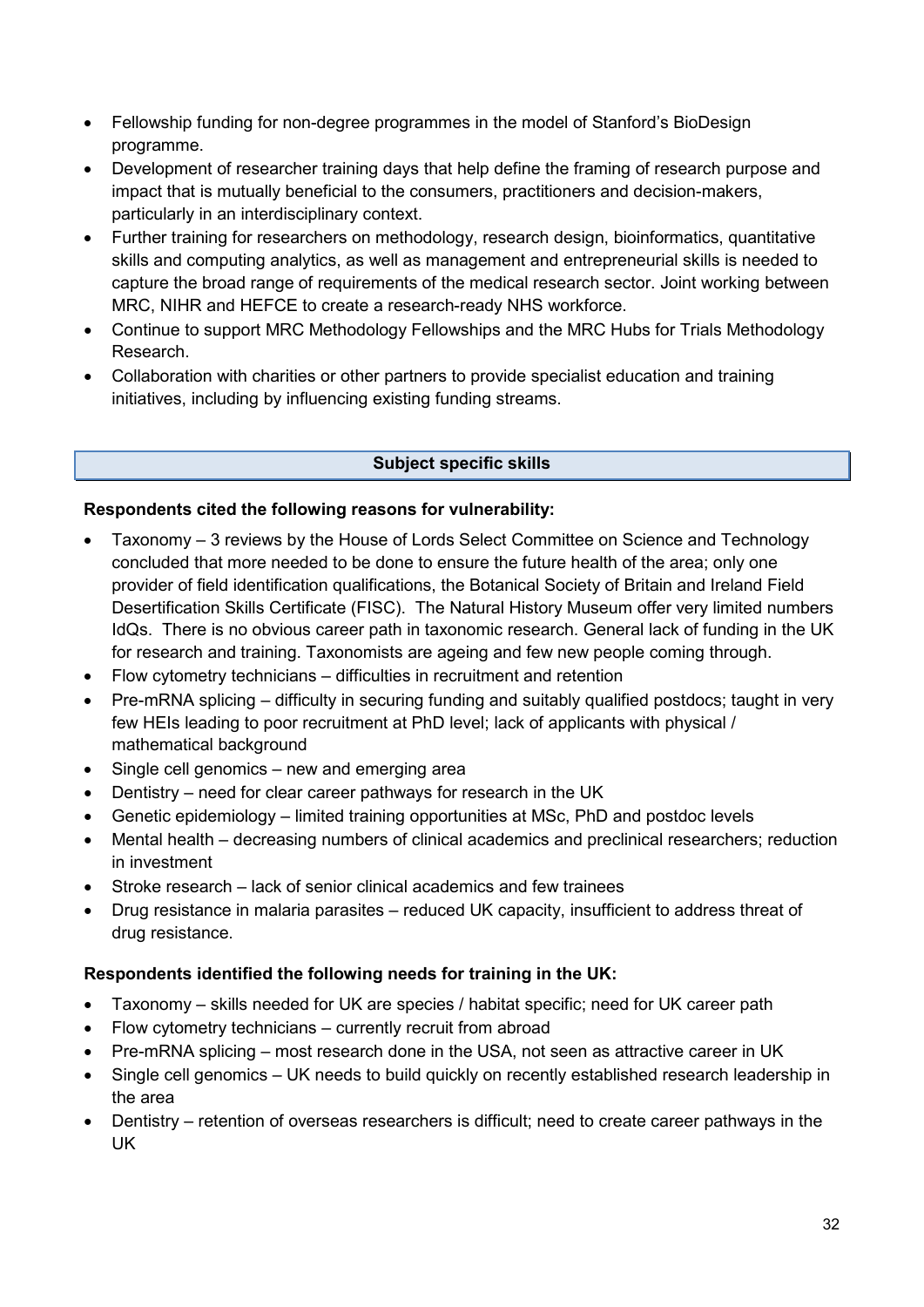- Genetic epidemiology even individuals recruited from abroad lack the necessary skills and require in house training
- Mental health substantial regulatory requirements to practice in the UK; very few junior clinicians are from the EU
- Stroke research recruiting from abroad won't address need for UK expertise
- Drug resistance in malaria parasites similar loss of capacity in Europe

# **Respondents cited the following current interventions:**

- Taxonomy New MSc Course, Edgehill University (approx 20 places per year on Conservation Management); existing MSc course, Manchester Metropolitan University (approx 20 places per year on Biological Recording); Field Identification Skills Certificate (BSBI) (approx 60 places per year); Field Studies Council (approx 600 courses per year); Field Studies Council (identification resources - keys and guides); BSBI - field meetings and training events (approx 120 per year)
- Pre-mRNA splicing improving visibility through biennial meetings and formal networks
- Dentistry NIHR Research Fellowships must include patient and public involvement and are extremely competitive; projects are usually clinical based and do not fund research solely focussed on underpinning science or development of clinical technologies
- Mental health Academy of Medical Sciences has produced a report and recommendations

- Taxonomy funding to ensure there are sufficient field schools to ensure first-hand experience in the environment; reinstate whole organism studies at undergraduate level; work with other funders to re-instate collaborative funding schemes. Use of genome sequence data has the potential to revitalise the area – develop novel funding streams for application of genomics to systematics
- Flow cytometry technicians support professional technical management as a career choice for technically skilled post-doctoral scientists who do not wish to pursue a career as a PI
- Pre-mRNA splicing should become a strategic priority for both Research Councils; fund training courses for non-specialists to learn how to teach the subject
- Single cell genomics establish research and training centre
- Dentistry more opportunities to fund training of clinical dental researchers whose interests lie in underpinning science and development of clinical technologies
- Genetic epidemiology More training opportunities at MSc level and at PhD level which are more flexible and decoupled from 4 year PhD programs; suitable master's courses could include Master's in Medical Statistics with modules in genetic epidemiology
- Mental health Targeted training schemes; infrastructure investment associated with training; increase mental health spend in responsive mode and intramural funding streams; need for political pressure
- Stroke research support training activities to encourage interdisciplinary skills to be applied to this area; raise profile amongst research community
- Drug resistance in malaria parasites provision for early- to mid-career researchers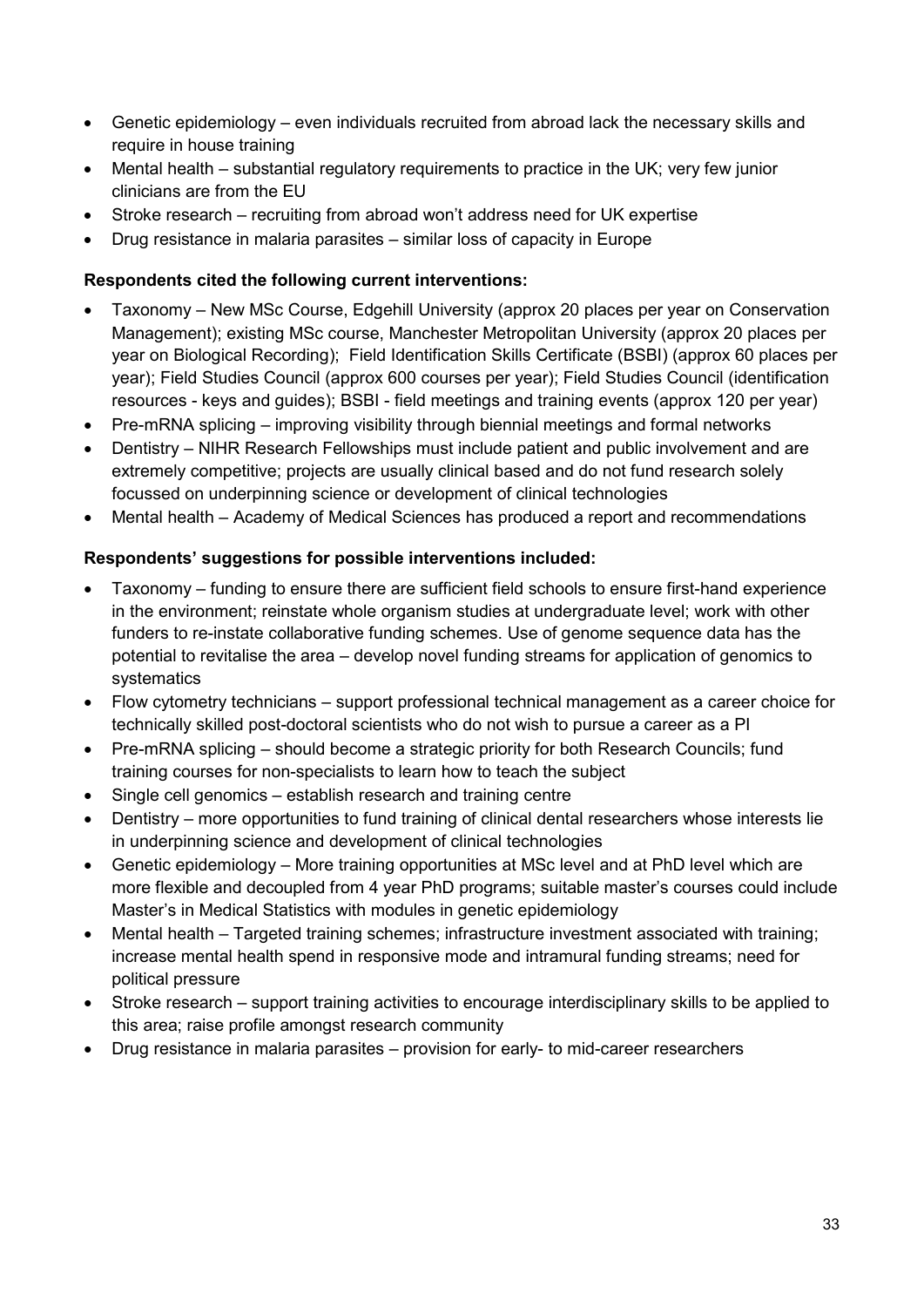# **Other vulnerabilities in the biosciences and medical sciences**

#### **Respondents cited the following reasons for vulnerability:**

- Career pipeline too many PhDs relative to postdoctoral positions; postdocs staying in post too long; independent researchers who fail to secure grants early are moved to teaching only roles; lack of permanent positions for areas requiring expensive instrument infrastructure
- Fundamental research increasingly Research Council funding is focussed on programmatic research

### **Respondents identified the following needs for training in the UK:**

- Career pipeline individuals from abroad represent further competition to UK PhD students
- Fundamental research need to promote both fundamental science and recruit from abroad; UK needs to retain top overseas scientists

### **Respondents cited the following current interventions:**

• Career pipeline – Cardiff University run a number of courses for PhD students across all disciplines designed to enhance employability; Royal Society provides funding for equipment

- Career pipeline allocate PhD studentships based on success of obtaining career development awards; additional funding for postdoc positions; further support for transferable skills at PhD level; invest in long term infrastructure / equipment grants
- Fundamental research more support for basic research; fight to increase science budget to 2.5% of GDP; restore and strengthen PhD as a demanding research degree; emphasise creative fundamental research in grants, rather than top-driven programs; promote significant start-up packages at the Assistant Professor/ Lecturer level to foster new, ambitious, independent research.